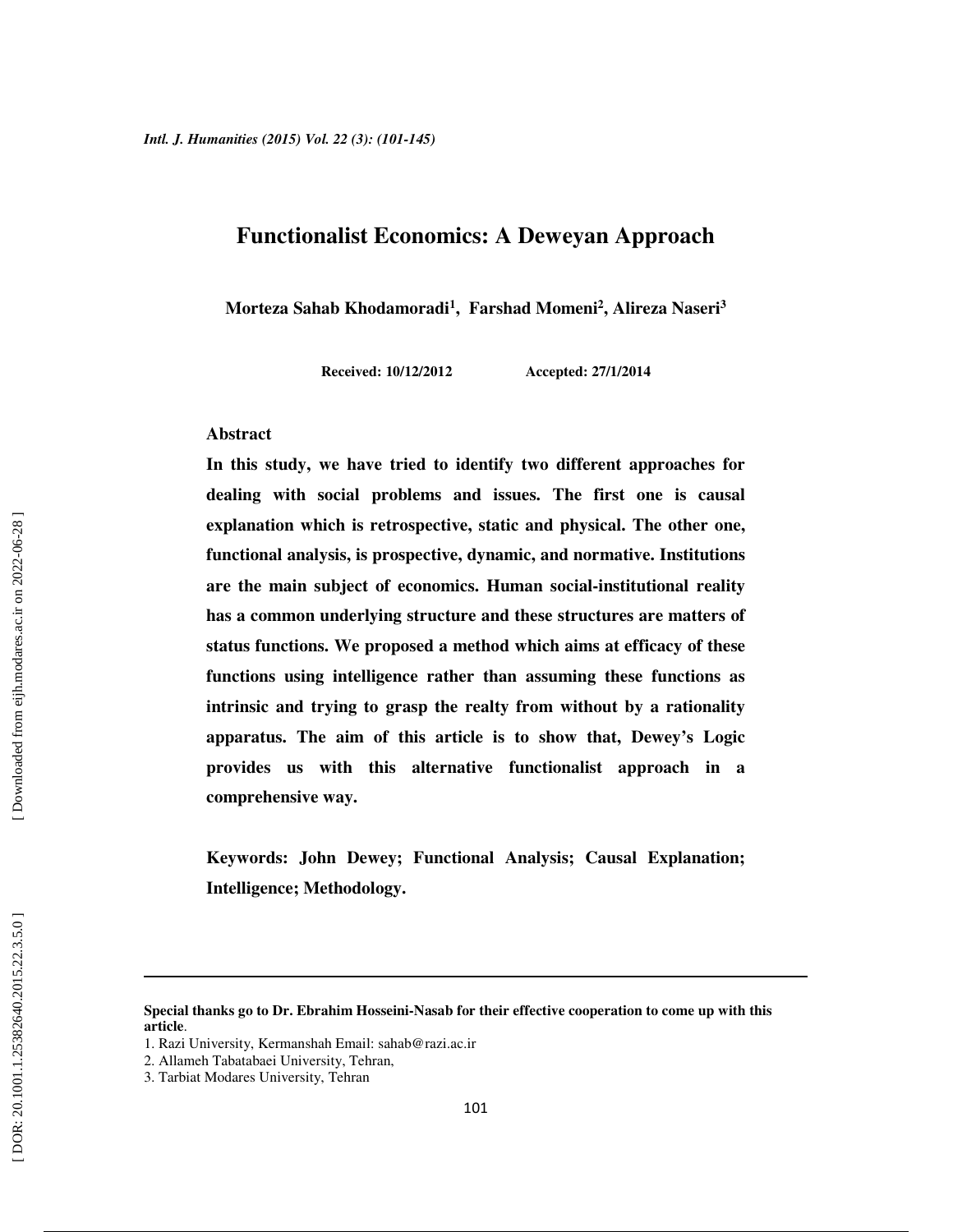### **Introduction**

In classical philosophy, two epistemologies were held to provide "proof of the truth or falsity of a knowledge claim about (independent) reality. The first, rationalism, begins by acknowledging the existence of fundamental, universal, fixed laws of reality. The second epistemology is empiricism. In further development, a third epistemology, positivism; blends rationalism and empiricism by lapsing one into the other. Modern economics fundamentally relies on the essentialist epistemologies of rationalism and empiricism. So rationalist and empiricist epistemologies have been used to confirm the truth or scientificity of economic knowledge. Positivism and the "progress of knowledge" schools verify their knowledge products by appealing to one or both classical epistemologies to prove the meaningfulness, value, correctness,

and truth of the theory. On the basis of rationalist and empiricist epistemologies which in tandem form the methodology of positivism, economics rests its claim to science. Rationalists discover the Absolute by peeling away layer after layer of meaning until the irreducible essence is revealed. Their proofs are accepted according to how well a theory's logical conclusions follow from accepted premises.

Modern economic thought is organized around the quest for universal economic truths of human society, through objectively obtained facts and formally modeled logic. Most economists see their object of study as amenable to the techniques and tools of science. The task of science has been to disclose the laws of operation of the natural and social worlds. This type of knowledge and its conformity to these laws, they believe, will result in a stable, well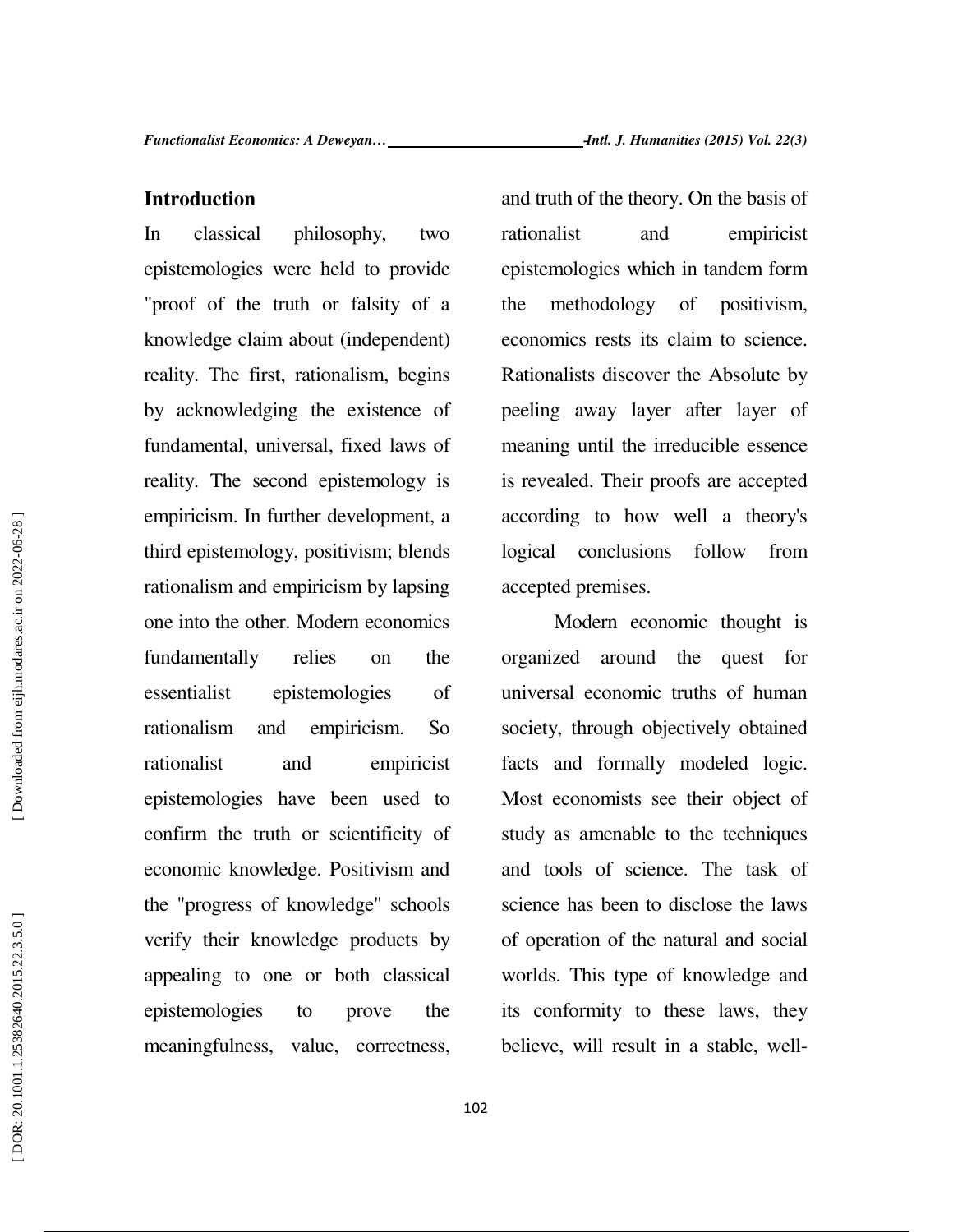ordered society in which unknowable future events can be predicted with a high degree of expectation and, therefore, controlled. It implies the "imagined whole" and also the view that essences exist and are knowable. Therefore, they seek to discover formally the true laws of economic motion. The search for these laws proceeds according to the rules of scientific practice.

North (2005) argues that the discipline of economics is made up of a static body of theory that explores the efficiency of resource allocation at an instant of time and under the restrictive assumptions of frictionless markets. But, the first constraint of static analysis hinders severely our ability to analyze and improve the performance of economies in the world of continuous change. And, in fact, the employment of static theory as a source of policy recommendation in a setting of dynamic change is a

prescription for the policies producing unanticipated and undesirable results. In contrast to standard theory that draws its inspiration from physics, modeling the process of change must derive its inspiration from evolutionary biology but in contrast to Darwinian theory in which the selection mechanisms are not informed by beliefs about the eventual consequences, human evolution is guided by the perceptions of the players in which choices—decisions—are made in the light of these perceptions with the intent of producing outcomes downstream that will reduce the uncertainty of the organizations political, economic, and social—in pursuit of their goals. Economic change, therefore, is a deliberate process shaped by the perceptions of the actors about the consequences of their actions. He, further notes that, the economic paradigm—neo-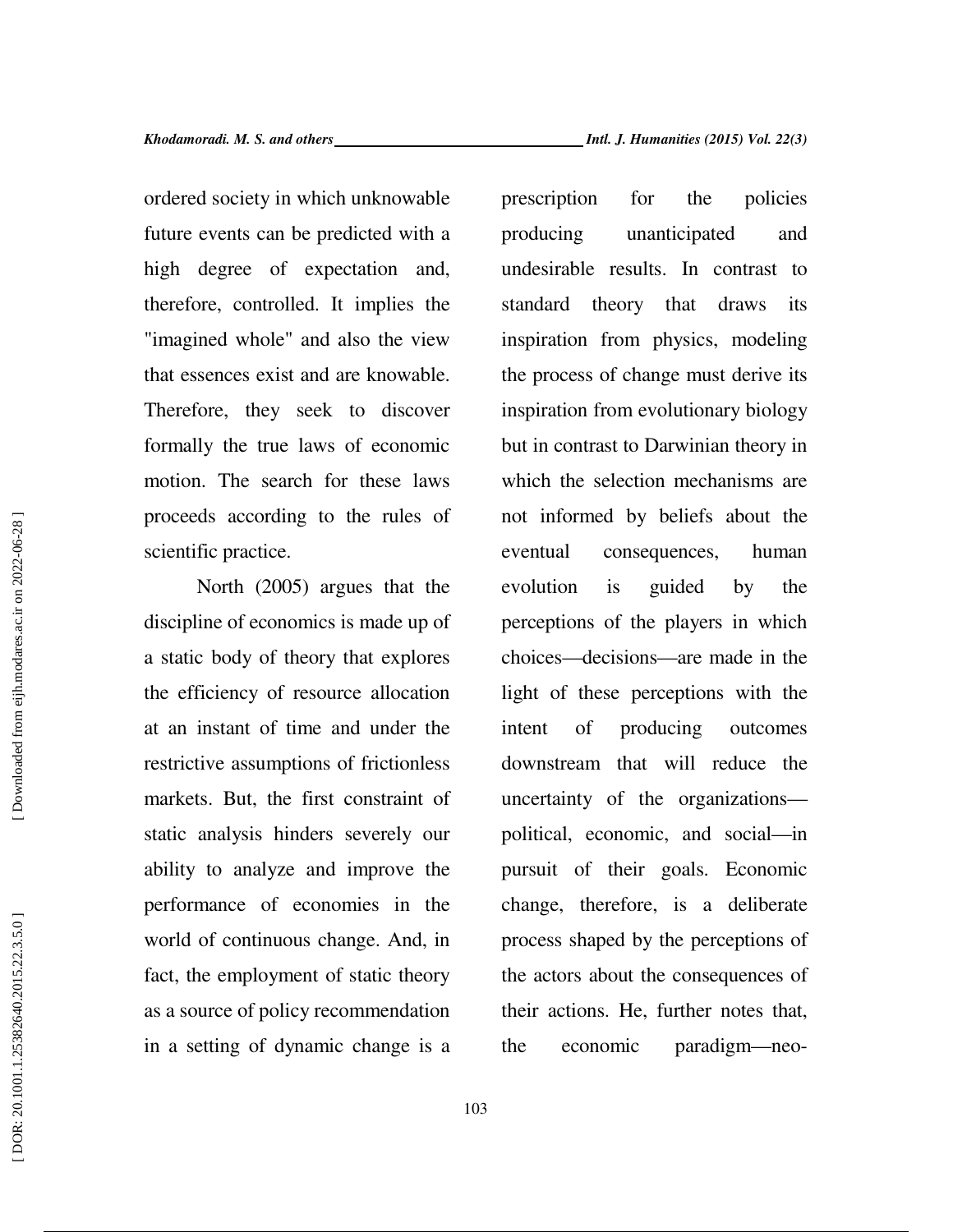<sup>ـ</sup>*Intl. J. Humanities (2015) Vol. 22(3)*

classical theory—was not created to explain the process of economic change. We live in an uncertain and ever changing world that is continually evolving in new and novel ways. Standard theories are of little help in this context. Attempting to understand economic, political, and social change (and one cannot grasp change in only one without the others) requires a fundamental recasting of the way we think (North, 2005).

In this study, using the main ideas of the great American philosopher John Dewey along with John Searle, also assuming that most of the theories of social sciences, especially of economics rely on causal explanations for analysis of social phenomena, we intend to introduce an alternative approach based on functional analysis and integrate it with Dewey's own logic to give a comprehensive method for dealing with social problems. First, we make a comparison between functional and causal approaches in a basic way. Then, explain the logical structure of social reality. In the next three sections, we give a more detailed account of some of the curial concepts in functions that are intelligence, values and the relation of means-ends. We conclude the article after giving a brief account of Dewey's Logic.

# **Functional Analysis V. Causal Explanation**

Human beings, along with certain other species, have the capacity to impose functions on objects, where the imposition of function creates an intentionality-relative phenomenon. Typically an object will have a function imposed on it when the object is used for a certain purpose. The point is that functions are always intentionality-relative. This is hidden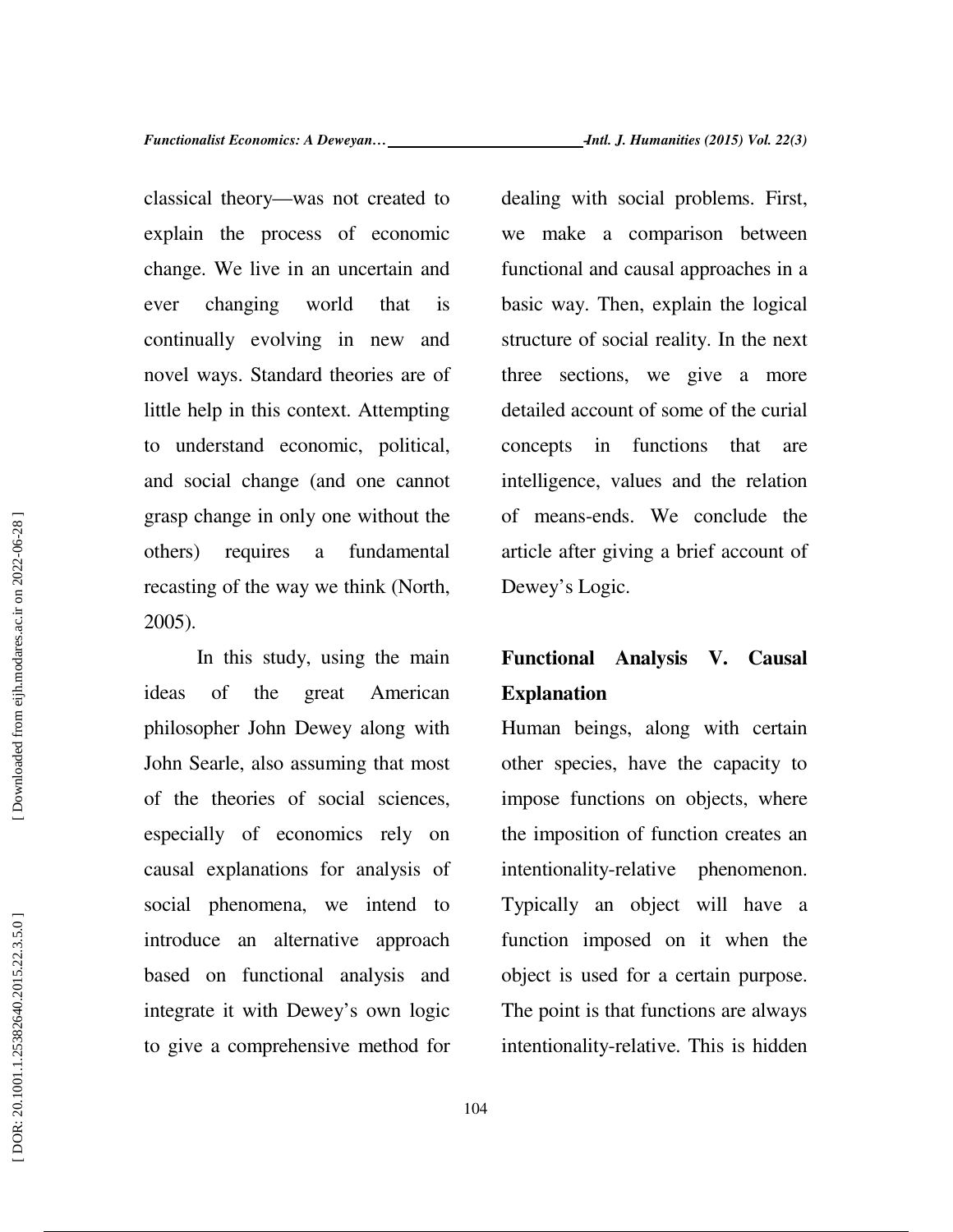from us by the fact that in biology we often discover functions in nature. We discover, for example, that the function of the heart is to pump blood (something that was unknown until the seventeenth century), or that the function of the vestibular ocular reflex is to stabilize the retinal image. But when we discover functions in nature, what we are doing is to discover how certain causes operate to serve certain purposes where the notion of purpose is not intrinsic to mind-independent nature, but is relative to our sets of values. So we can discover that the heart pumps blood, but when we say that the function of the heart is to pump blood, we take it for granted that life, survival, and reproduction are positive values, and that the functioning of biological organs serves these values. But, where do the values come from? The clue that there is a normative component to the notion of function is that once we have described something in terms of function we can introduce a normative vocabulary. We can say things like, "This is a better heart than that heart," "This heart is malfunctioning," "This heart is suffering from disease." We cannot do any of these things for stones: stones do not suffer from stone malfunction or stone disease; but if we assign a function to a stone—such as being a paperweight or projectile—we could make evaluative appraisals. Quoting Searle, "a function is a cause that serves a purpose." And the purposes have to come from somewhere; in this case, they come from human beings. In this sense, functions are intentionality-relative and therefore mind dependent (Searle 2010).

It is important to note that functions as a matter of fact, involve the cooperation of organism and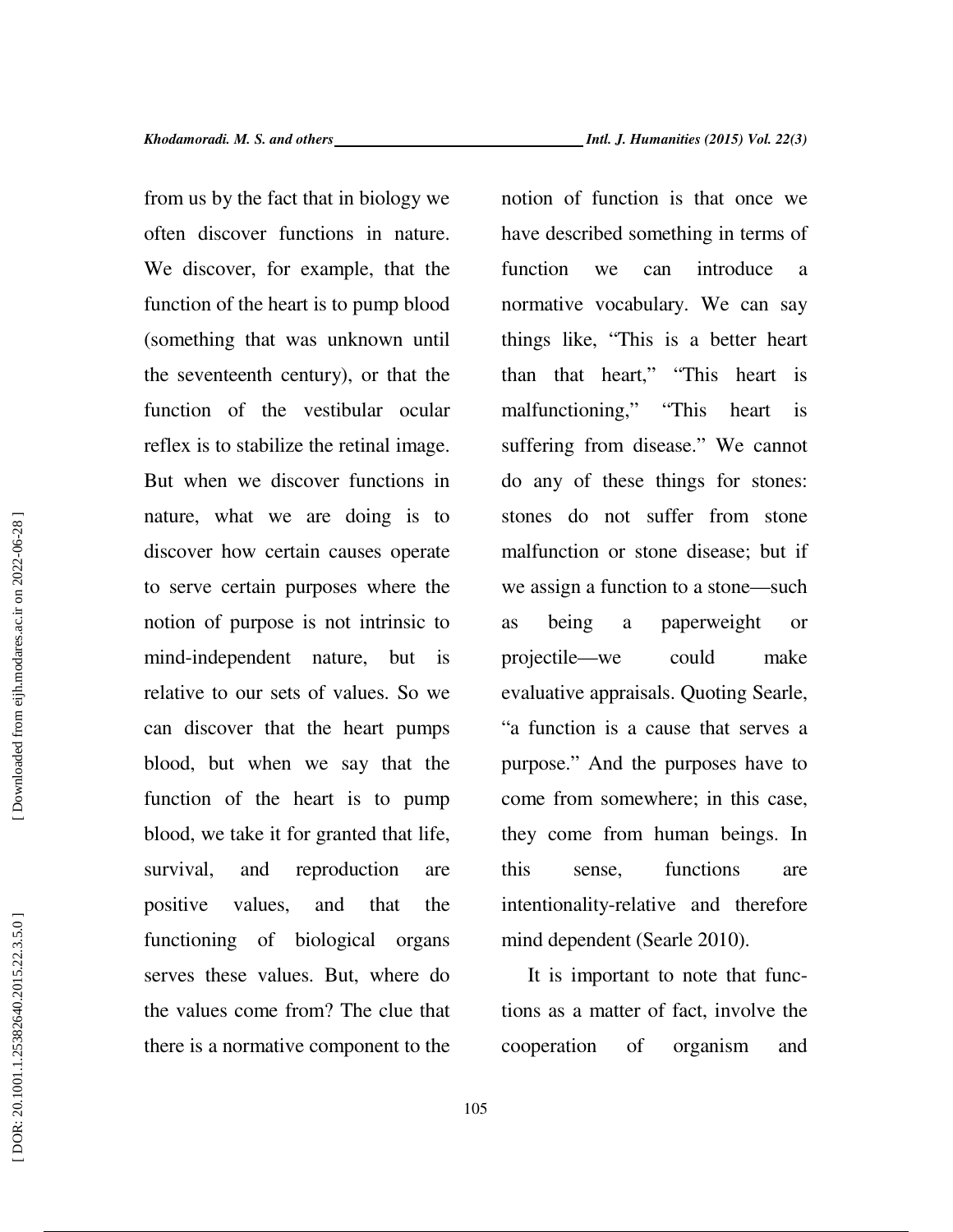environment. Breathing, for example, is an affair of the air as truly as of the lungs; digesting is an affair of food as truly as of tissues of stomach. We may shift from the biological to the mathematical use of the word function, and say that natural operations, like breathing and digesting, acquired ones like speech and honesty, are functions of the surroundings as truly as of a person. They are things done by the environment by means of organic structures or acquired dispositions. The same air that under certain conditions ruffles the pool or wrecks buildings, under other conditions purifies the blood and conveys thought. The outcome depends upon what air acts upon. There are specific good reasons for the usual attribution of acts to the person from whom they immediately proceed. But, to convert this special reference into a belief of exclusive ownership is as misleading as to suppose that breathing and digesting are complete within the human body. So, we must bear in mind that functions are ways of using and incorporating the environment in which the latter has its say as surely as the former (Dewey, 1983).

Dewey held that, deliberate dishonest pursuit of self-interest is as much conditioned upon social opportunities, training and assistance as is the course of action prompted by a beaming benevolence. The difference lies in the quality and degree of the perception of ties and interdependencies; in the use to which they are put. The objects aimed at, the rewards sought for, are what they are because of social admiration, prestige, competition and power. These are reflexes of social conditions. (Ibid) All deliberate choices and plans are finally the work of single human beings. By thinking in terms of causal forces, the

106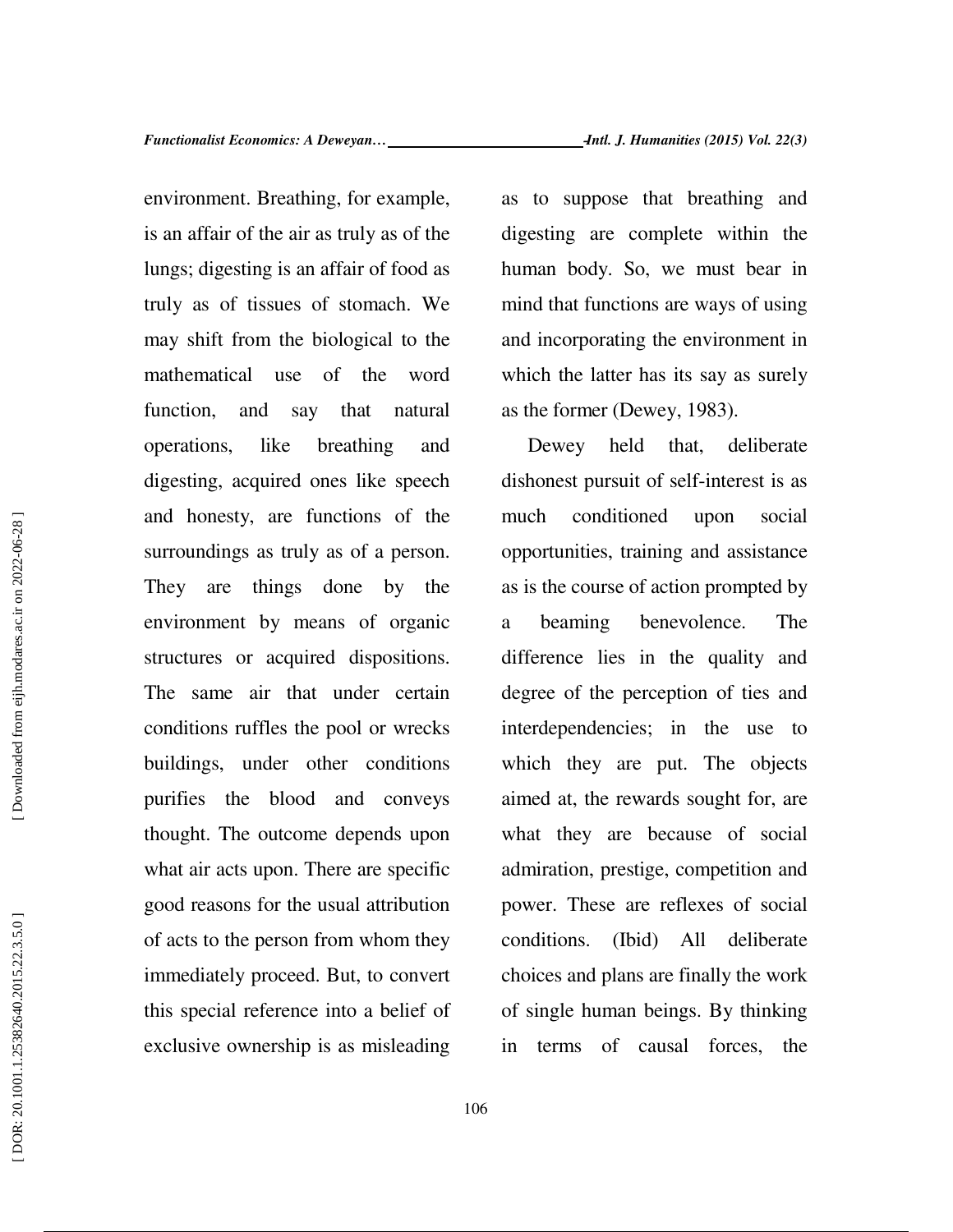conclusion has been drawn from this fact that society is an aggregate of unrelated wants and wills. Under the influence of the fallacy that the problem of the society concerns causal forces, individualism, as an *ism*, as a philosophy, has been generated. While the doctrine is false, it sets out from a fact. Wants, choices and purposes have their locus in single beings; behavior which manifests desire, intent and resolution proceeds from them in their singularity. But only intellectual laziness leads us to conclude that since the form of thought and decision is individual, their content, their subject-matter, is also something purely personal. The action of everything is along with the action of other things. The "along with" is of such a kind that the behavior of each is modified by its connection with others. There are trees which can grow only in a forest.

Electrons, atoms and molecules exemplify the omnipresence of conjoint behavior (Dewey, 1984b).

Furthermore, to Dewey, morals are as much a matter of interaction of a person with his social environment as walking is an interaction of legs with a physical environment. The character of walking depends upon the strength and competency of legs. But it also depends upon whether a man is walking in a bog or on a paved street. While Dewey believed that in morals, we thought of moral dispositions as belonging exclusively to a self. The self is thereby isolated from natural and social surroundings. Recognition of the analogy of moral action with functions uproots the causes which have made morals subjective and "individualistic." Honesty, chastity, malice, peevishness, courage, triviality, industry, irresponsibility are not private possessions of a person. They

Downloaded from eijh.modares.ac.ir on 2022-06-28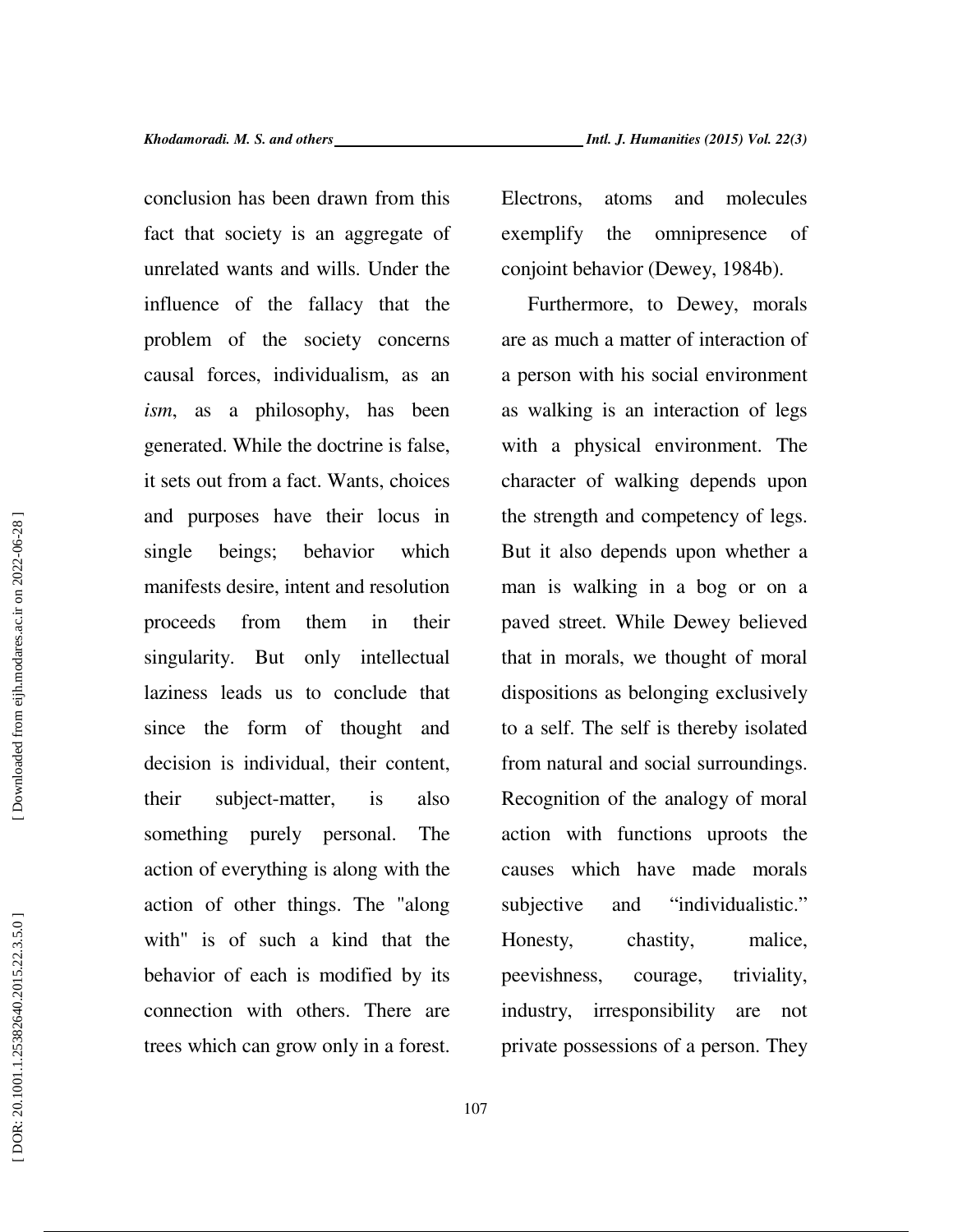are working adaptations of personal capacities with environing forces. They can be studied as objectively as physiological functions, and they can be modified by change of either personal or social elements. In fact, some activity proceeds from a man, and then it sets up reactions in the surroundings. Others approve, disapprove, protest, encourage, share and resist. Even letting a man alone is a definite response. Envy, admiration and imitation are complicities. Neutrality is non-existent. Conduct is always shared; this is the difference between, it and a physiological process. It is not an ethical "ought" that conduct should be social. It is social, whether bad or good (Dewey, 1983).

Dewey wrote: "Causes for an act always exist, but causes are not excuses. Questions of causation are physical, not moral except when they concern future consequences. It is as causes of future actions that excuses and accusations alike must be considered. By killing an evil-doer or shutting him up behind stone walls, we are enabled to forget both him and our part in creating him. Society excuses itself by laying the blame on the criminal; he retorts by putting the blame on bad early surroundings, the temptations of others, lack of opportunities, and the persecutions of officers of the law. Both are right, except in the wholesale character of their recriminations. But the effect on both sides is to throw the whole matter back into antecedent causation, a method which refuses to bring the matter to truly moral judgment. For morals has to do with acts still within our control, acts still to be performed. No amount of guilt on behalf of the evil-doer absolves us from responsibility for the consequences upon him and others of our way of treating him, or from our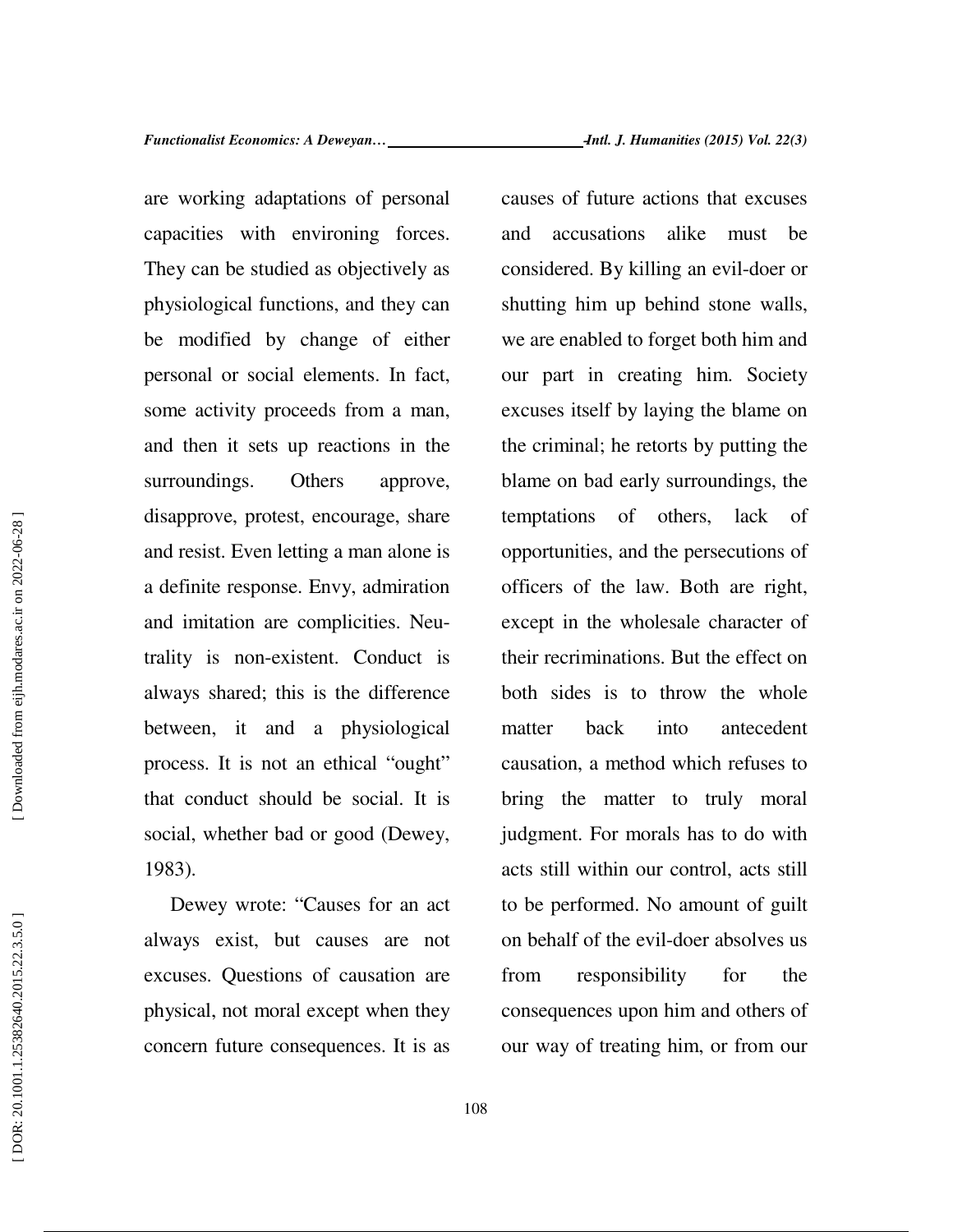continuing responsibility for the conditions under which persons develop perverse habits.' (Ibid) Dewey also draws a very important distinction between the physical and the moral question. The former concerns what has happened, and how it happened. To consider this question is indispensable to morals. Without an answer to it, we can neither tell what forces are at work nor how to direct our actions so as to improve conditions. Until we know the conditions which have helped form the characters we approve and disapprove, our efforts to create the one and do away with the other will be blind and halting. But, the moral issue concerns the future. It is prospective. The moral problem is that of modifying the factors which now influence future results. To change the working character or will of another we have to alter objective conditions which enter into his habits. Our own schemes of judgment, of assigning blame and praise, of awarding punishment and honor, are part of these conditions. (Ibid) He notes the eternal dignity of labor and art lies in their effecting that permanent reshaping of environment which is the substantial foundation of future security and progress. Individuals flourish and wither away like the grass of the fields. But the fruits of their work endure and make possible the development of further activities having fuller significance. For however much has been done, there always remains more to do. We can retain and transmit our own heritage only by constant remaking of our own environment. Piety to the past is not for its own sake nor for the sake of the past, but for the sake of a present so secure and enriched that it will create a yet better future. In fact, Dewey insists that there must be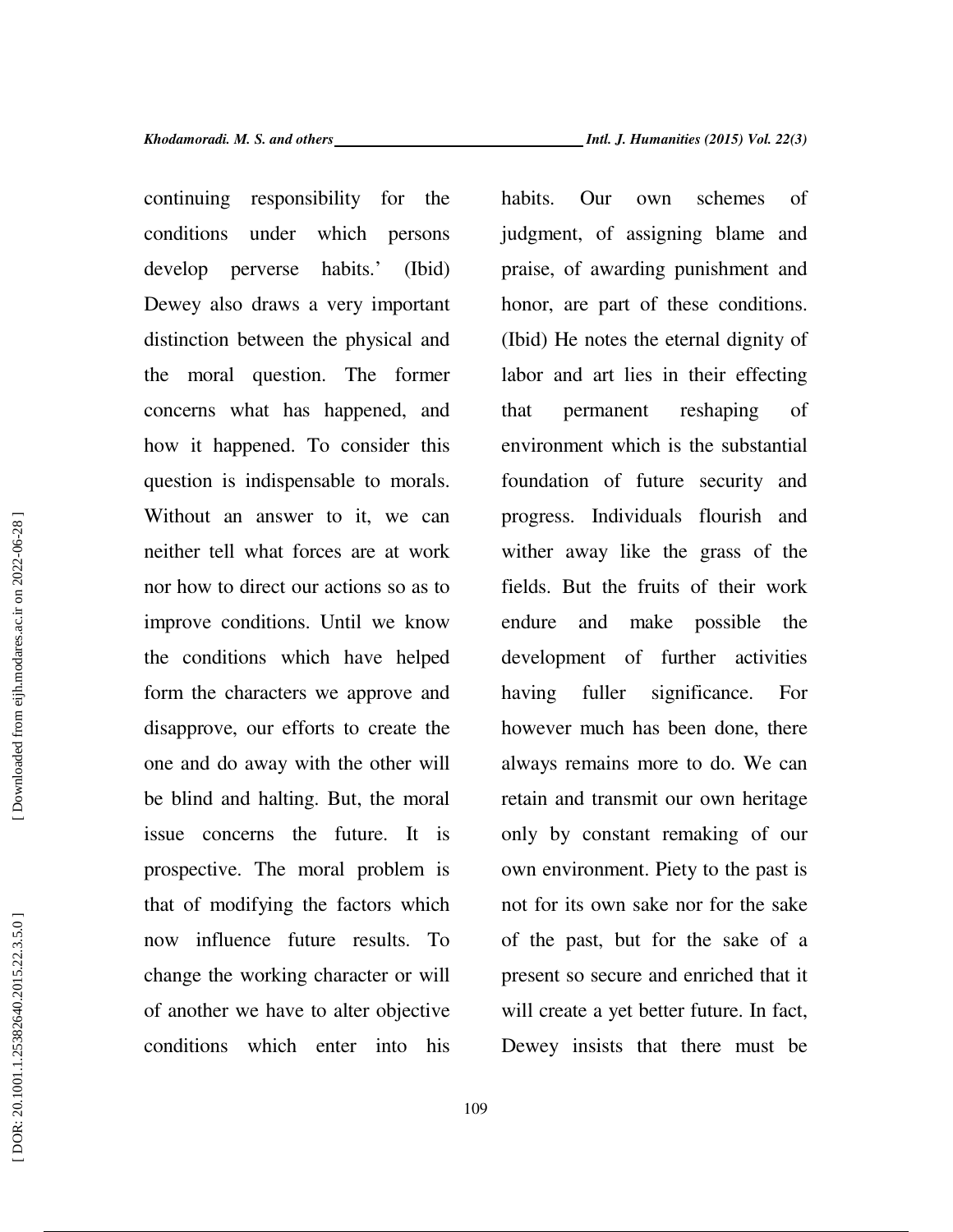change in objective arrangements and institutions. We must work on the environment not merely on the hearts of men. To think otherwise is to suppose that flowers can be raised in a desert or motor cars run in a jungle. Both things can happen and without a miracle, but only by first changing the jungle and desert (Dewey, 1983).

Dewey stressed that, every ideal is preceded by an actuality; but the ideal is more than a repetition in inner image of the actual. It projects in securer and wider and fuller form some good which has been previously experienced in a precarious, accidental, fleeting way. Taste, appreciation and effort always spring from some accomplished objective situation. They have objective support; they represent the liberation of something formerly accomplished so that it is useful in further operation. Accordingly, we do not use the present to control the future. We use the foresight of the future to refine and expand present activity. In this use of desire, deliberation and choice, freedom is actualized. Dewey further directs us to the fact that, we are held accountable by others for the consequences of our acts. They visit their like and dislike of these consequences upon us. On the other hand, we foreknow how others will act, and the foreknowledge is the beginning of judgment passed on action. These two facts, that moral judgment and moral responsibility are the work wrought in us by the social environment, signify that all morality is social; not because we ought to take into account the effect of our acts upon the welfare of others, but because of facts. Others do take account of what we do, and they respond accordingly to our acts. Their responses actually do affect the meaning of what we do. In sum, our conduct is socially conditioned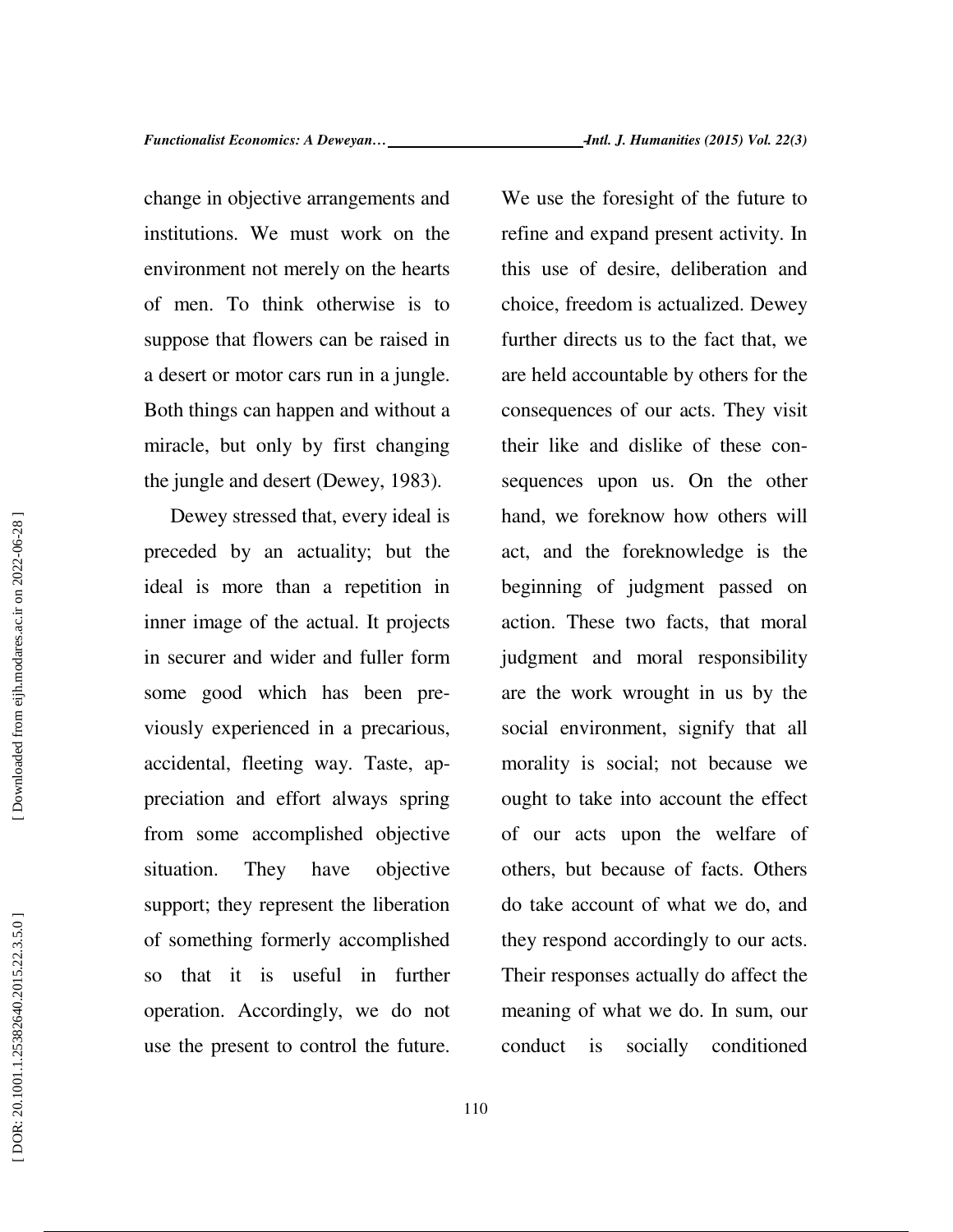whether we perceive the fact or not. Dewey continues to note that, "Individualism" is not found in human original nature but in his habits acquired under social influences. It is found in his concrete aims, and these are reflexes of social conditions (Dewey 1983). Such theories merely reduplicate in a socalled causal force the effects to be accounted for. They are of a piece with the notorious potency of opium to put men to sleep because of its dormitive power (Dewey 1984b). Appeal to a gregarious instinct to account for social arrangements is the outstanding example of the lazy fallacy and at best account for everything in general and nothing in particular (Ibid) .

Causal explanations are of necessity directed to what is already there; to what extent is finished, complete. Functional analysis by way of control looks to the future, to production. In this sense, ideas are statements not of what is or has been but of acts to be performed. 'The conversion of the logic of reflection into ontology of rational being is thus due to arbitrary conversion of an eventual natural function of unification into a causal antecedent reality' (Dewey 1981). When various opinions all spring from a common and shared error, one is as good as another and the accidents of education, temperament, class interest and the dominant circumstances of the age decide which is adopted. Reason comes into play only to find justification for the opinion which has been adopted, instead of to analyze human behavior with respect to its consequences and to frame polities accordingly. It is an old story that natural philosophy steadily progressed only after an intellectual revolution. This contributes in abandoning the search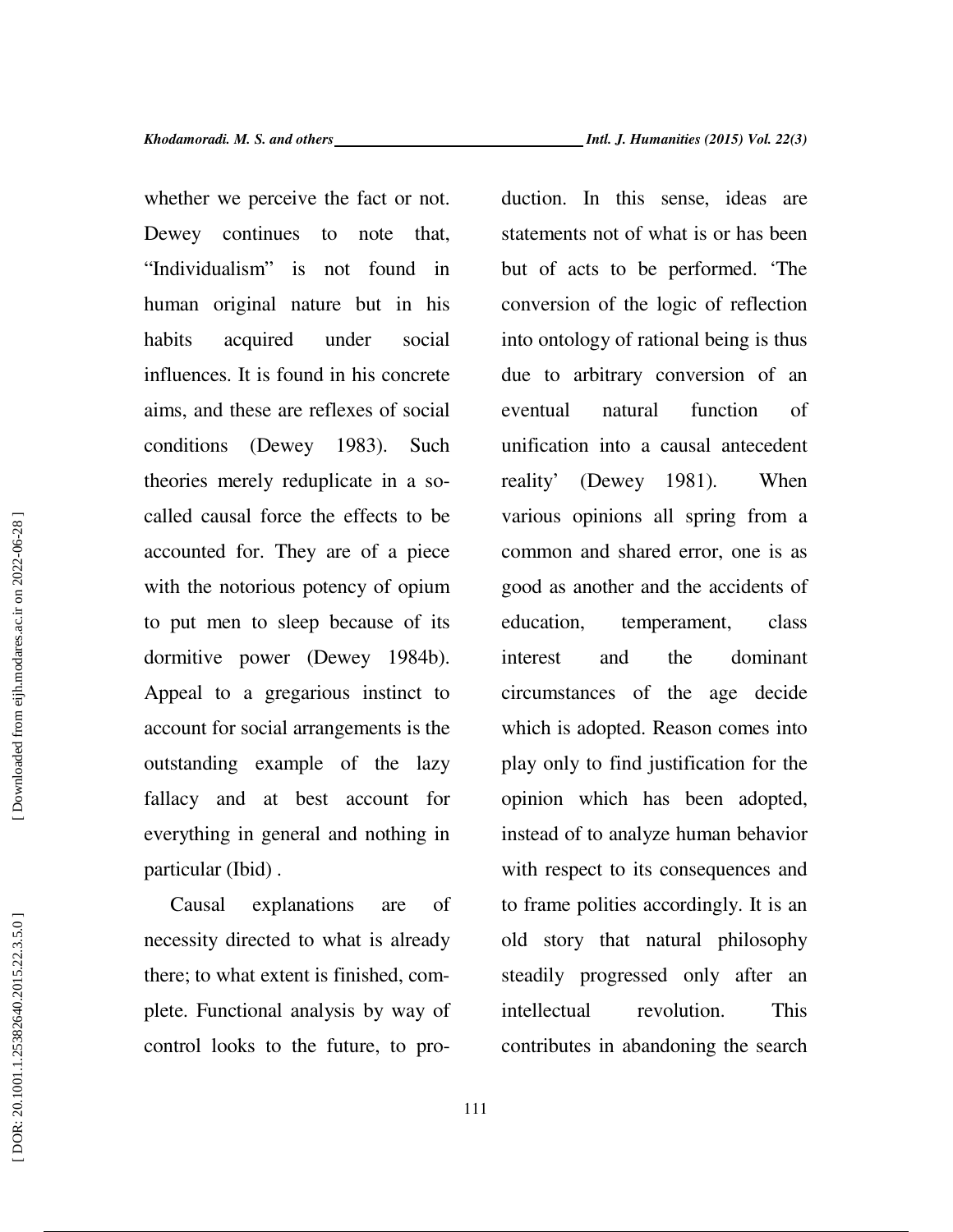for causes and forces and turning to the analysis of what is going on and how it goes on. Political philosophy has still in large measure to take to heart this lesson. The failure to note that the problem is that of perceiving in a discriminating and thorough way the consequences of human action (including negligence and inaction) and of instituting measures and means of caring for these consequences has led to production of conflicting and irreconcilable theories (Dewey, 1984b) .

In a functional approach, Dewey identified any instrument which is to operate effectively in existence must take account of what exists, from a fountain pen to a self-binding reaper, a locomotive or an airplane. But "taking account of," paying heed to, is something quite different from literal conformity to what is already in being. It is an adaptation of what previously existed to accomplishment of a purpose. Thus, the supposed immutable law supposed to govern phenomena becomes a way of transacting business effectively with concrete existences, a mode of regulation of our relations with them…They function as intellectual tools or instrumentalities. As Dewey identifies, the main task of intelligence is to grasp and realize genuine opportunity and authentic possibilities. The structure of a machine can be grasped in view of the function it fulfills and the relations which the parts of the machine sustain to one another, in connection with the work the machine as a whole performs (the consequences it affects). Clarity and order of perceived objects are introduced when forms are judged in relation to operations, and these are in turn in relation to work done. The improvement or worsening in use of a concrete machine and the worth of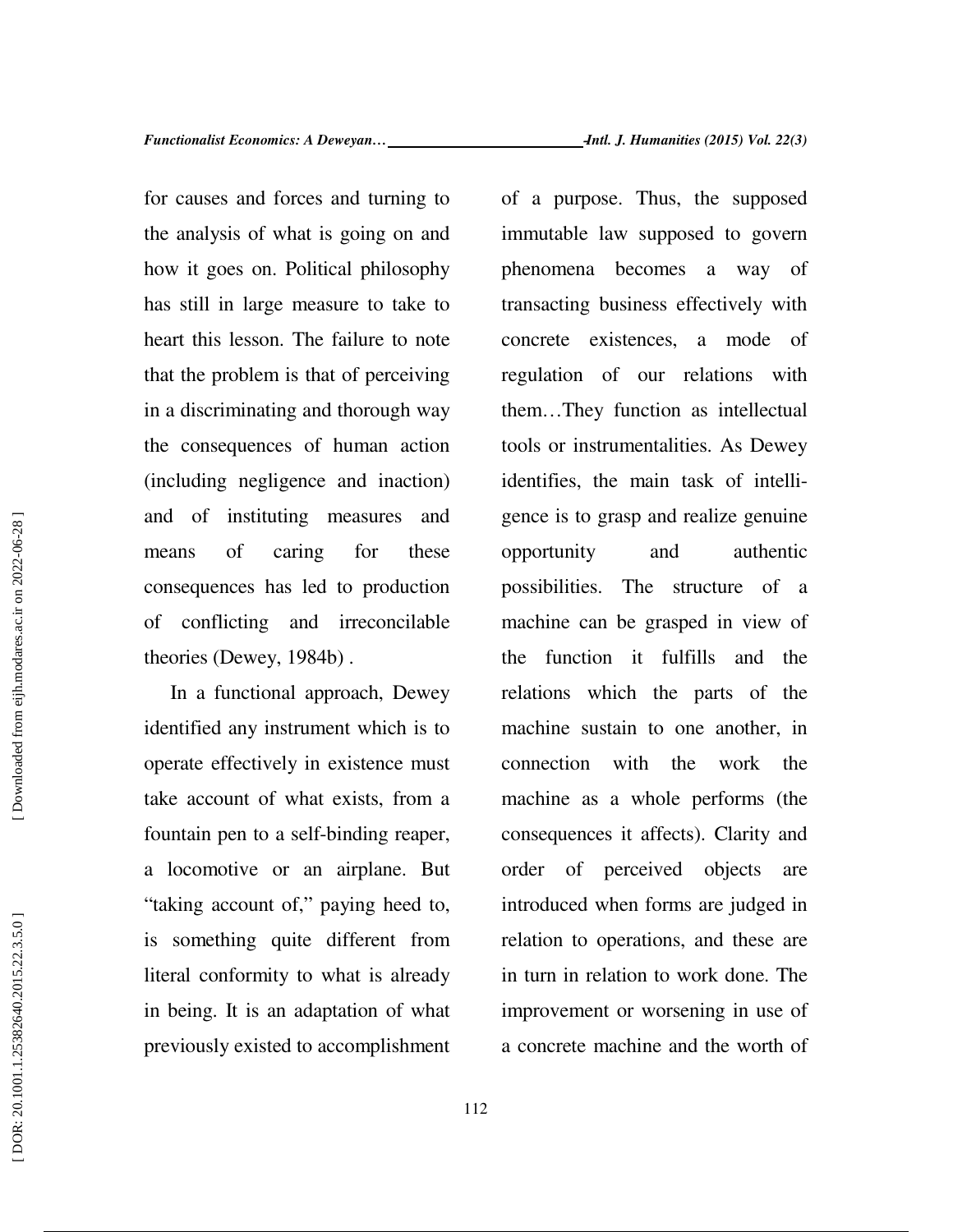an invention are judged by reference to efficiency in accomplishment of a function. The more adequately the functional relation can be apprehended in the abstract, the better the engineer can detect defects in an existent machine and project improvements in it. Machines are evolved in human experience, they are interactions of previously existing physical existences. They depend on their efficacy upon other and independent natural existences; Moreover, inventors are guided by the inherent logic of existing machines; by observation of the consistency of relationships which parts of the machine bear to one another and to the pattern of the entire machine. An invention may thus result from purely mathematical calculations. Nevertheless, the machine is still a machine, an instrumental device for regulating

interactions with reference to consequences (Dewey, 1984a).

In fact, nature is intelligible and understandable. There are operations by means of which it becomes an object of knowledge, and is turned to human purposes, just as rivers provide conditions which may be utilized to promote human activities and to satisfy human need. *William James* was well within the bounds of moderation when he said that looking forward instead of backward, looking to what the world and life might become instead of to what they have been, is an alteration in the "seat of authority" (Dewey, 1984a).

# **The Logical Structure of Social Reality 1**

In social subject-matters, we are talking about the mode of existence of social facts, social objects, and

 $\overline{a}$ 

<sup>1.</sup> This section is a brief draw from Searle theories of social ontology, for full account of that please refer to Searle 2010, and Searle 1995,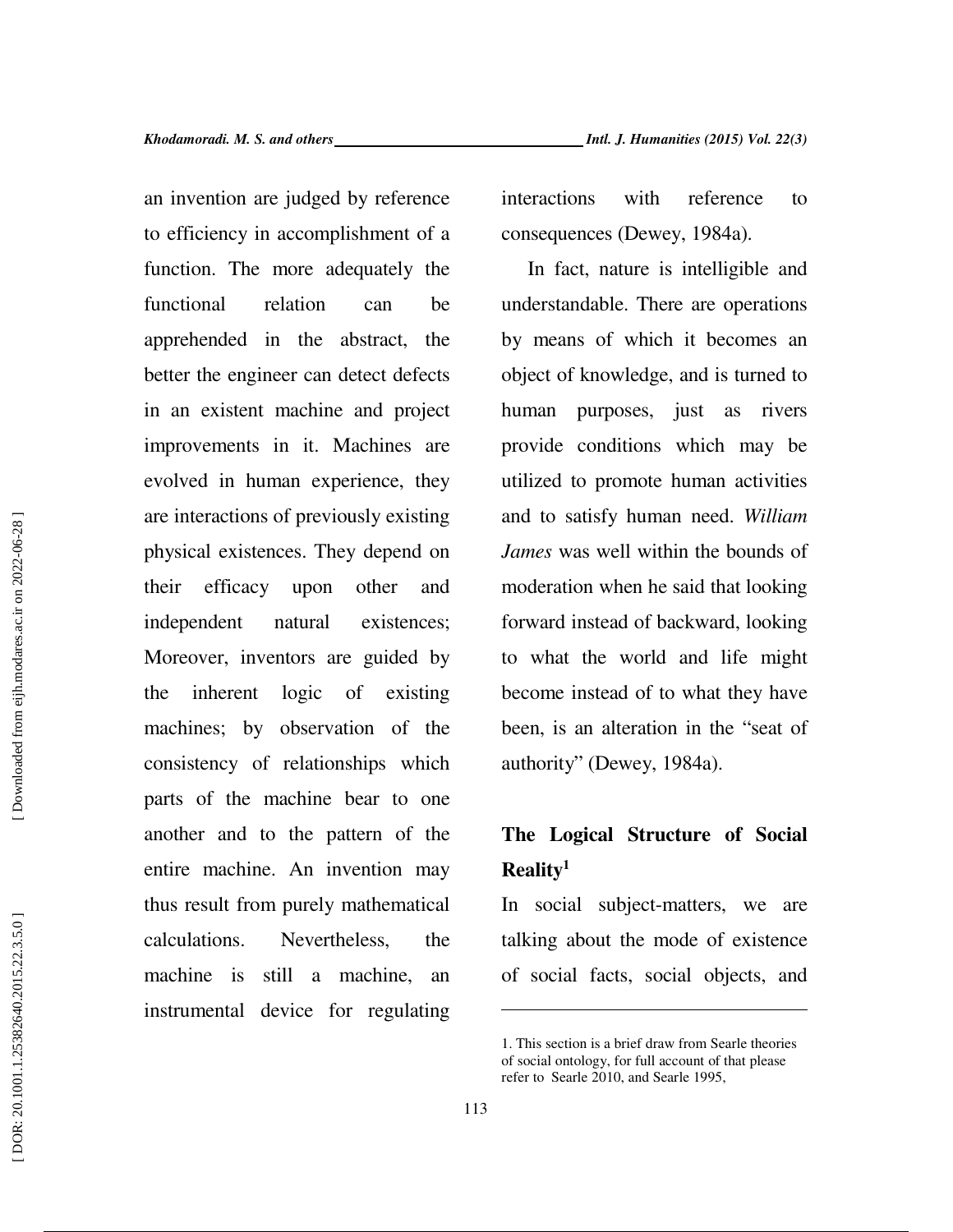social processes and events. Roughly speaking, as Searle puts it, features of social reality requires conscious agents for its existence in the way that facts about money, property, government and marriage require conscious agents. He wisely points out that *language* is the presupposition of the existence of other social institutions in a way that they are not the presupposition of language. To put it simply, Institutions such as money, property, government and marriage cannot exist without language, but language can exist without them. So, language is constitutive of institutional reality, and all human institutions are essentially linguistic. This fact gives a logical structure to the immensely complex and immensely various modes of social existence in a way analogous with the natural sciences. For example the underlying principle in the different physical appearance

of a bonfire and a rusty shovel is oxidization. So, there is collective intentionality of status functions in enormous differences of social reality that we want to explain in more detail. "Intentionality" is the word philosophers use to describe that feature of minds by which mental states are directed at or about objects and states of affairs in the world. Collective intentionality is the intentionality that is assigned by different people, and just as there can be shared intentions to do things, so there can be shared beliefs and shared desires. Further, the collective intentionality enables the collective assignment of a function. As it was said, humans, and some animals, have the faculty to assign functions to objects, where the object does not have the function intrinsically but only in virtue of the collective assignment. Sometimes, the collective assignment of function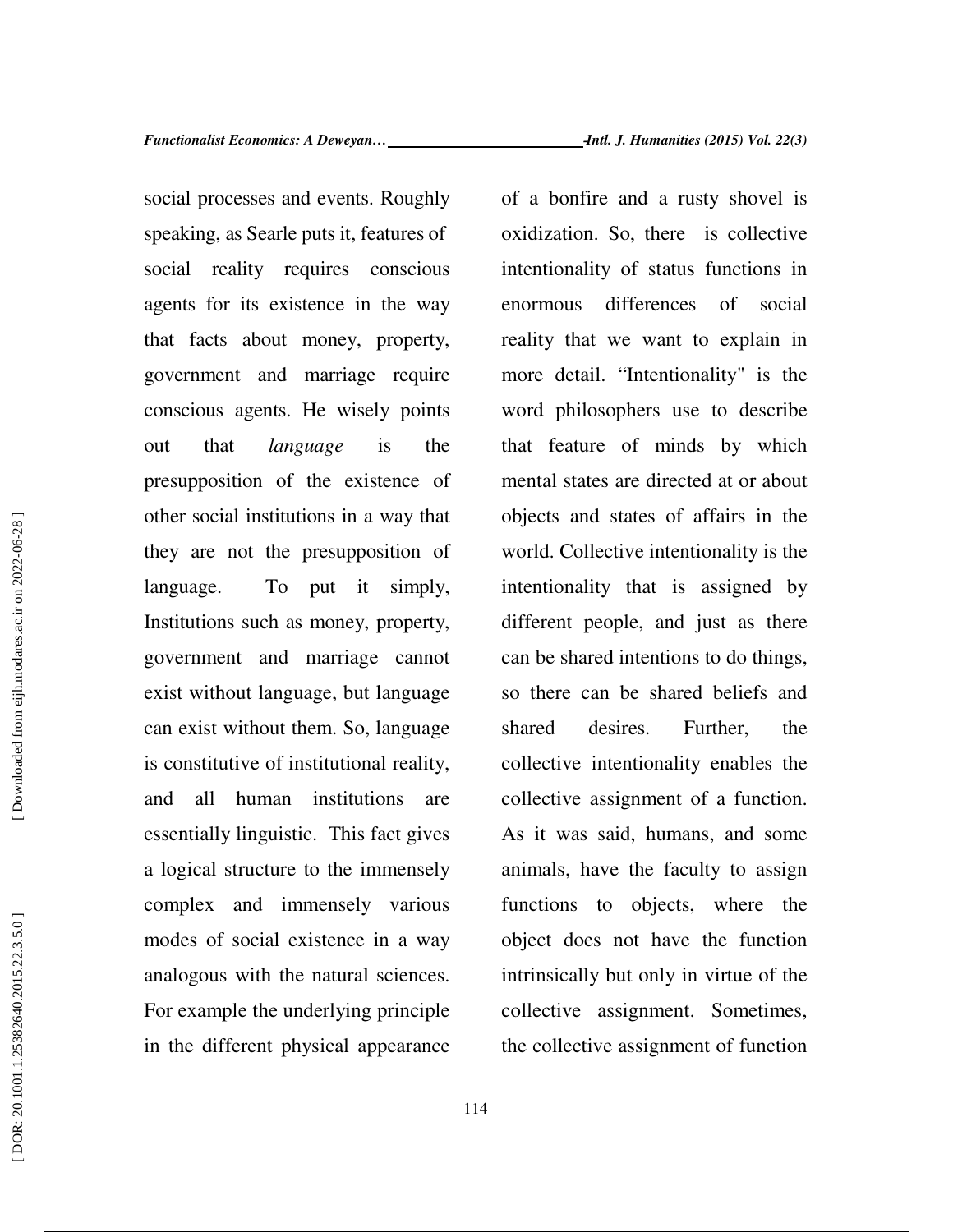is imposed on a person or an object such as money where the function is not performed in virtue of the physical features of the person or the object, but rather, in virtue of the fact that the collective intentionality assigns a certain status to that person or object. It is this movement whereby we create status functions that marks the difference between social realities in general and institutional reality. Human institutions are matters of status functions. Searle states the logical form of the assignment of a status function when it becomes regular, and thus a matter of a rule, is that of the constitutive rule of the form, X counts as Y in context C. Thus, such and such counts as a twenty dollar bill in our society. Barak Obama counts as President of the United States. All of these are of the form X counts as Y in context C. Searle points out that the constitutive rule just mentioned has two formal properties that are truly remarkable. First, it can iterate upwards indefinitely. Thus, making such and such noises counts as uttering a sentence of English, and uttering such and such a sentence of English counts as making a promise and uttering such and such a promise counts as undertaking a contract. Furthermore, the structure not only iterates upward, but also, it expands laterally also indefinitely. We never just have one institutional fact, but we have a series of interlocking institutional facts. Thus, I do not just have money, but I have money in my bank account at a certain financial institution, it is placed there by my employer and I use it to pay my credit card debts and my state and federal income taxes. So status functions are the vehicles of power in society. We accept the status functions and by accepting them , we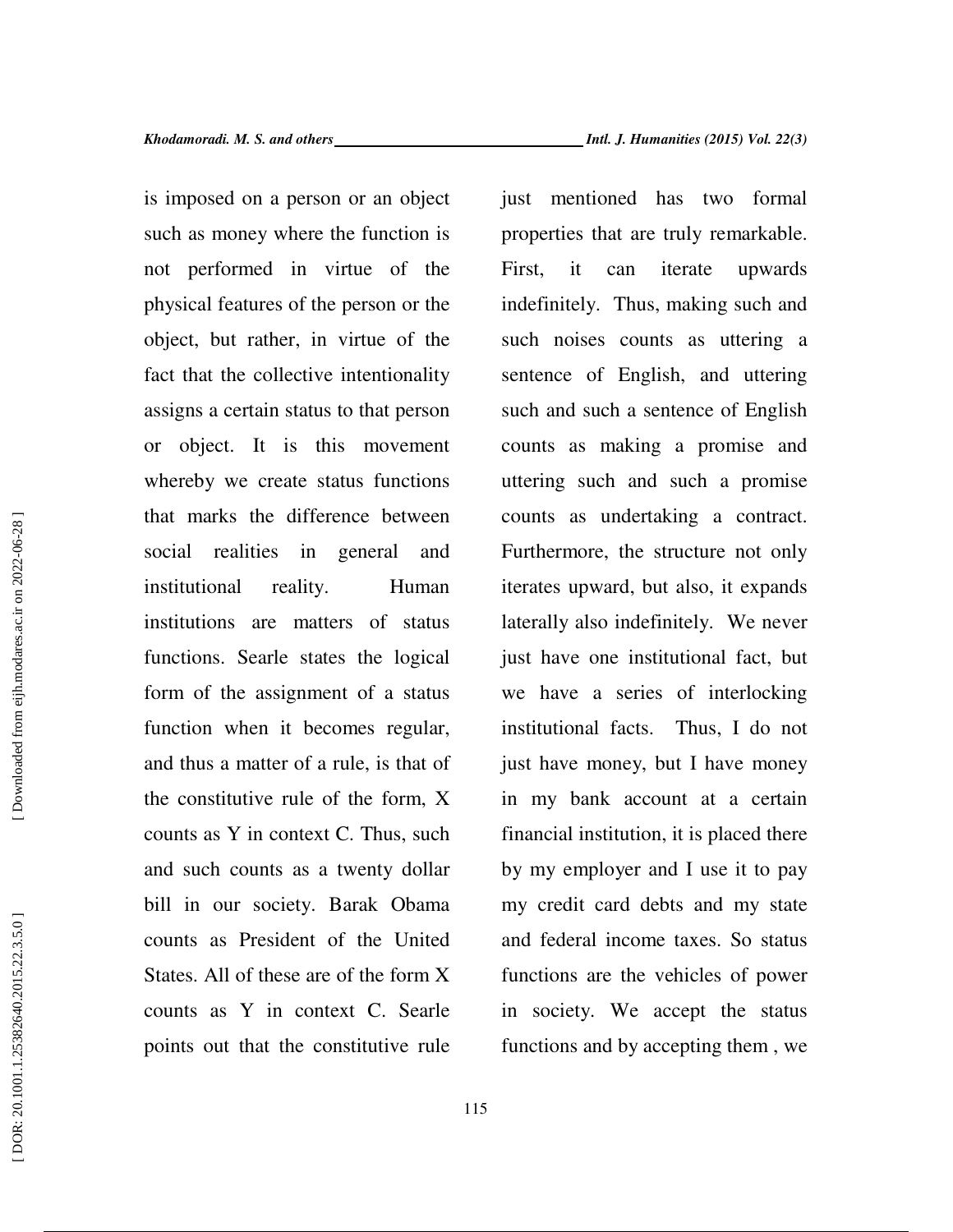accept a series of obligations, rights, responsibilities, duties, entitlements, authorizations, permissions, requirements, etc. Searle calls them deontic powers both of positive and negative kinds. For instance, if something is my property, I have a certain authority over it, and I am required by law to pay the taxes on it. What we have in society is a set of deontic power relations. These deontic structures make possible desire-independent reasons for action. If I have a piece of property, and other people recognize that it is my property, then they have desireindependent reasons for not violating my property rights, and so on with rights generally. It is this combination; status functions, deontic powers, and desireindependent reasons for actions that give us the specific human forms of socialization. In order for those obligations, requirements, and duties

to exist, they have to be represented in some linguistic or symbolic form. The deontology can continue to exist after its initial creation and indeed even after all the participants involved have stopped thinking about the initial creation. A crucial function of language is in the recognition of the institution as such. Thus, in order for me to own a particular item of property, or to have a particular dollar bill, there has to be a general institution of private property and money. Exceptions to this are cases where an institution is being created de novo. But these general institutions, in which the particular instances find their mode of existence, can only exist insofar as they are recognized and that recognition has to be symbolic, linguistic in the most general sense.

In further development, Searle quoting Barry Smith, points out that there are some institutions that have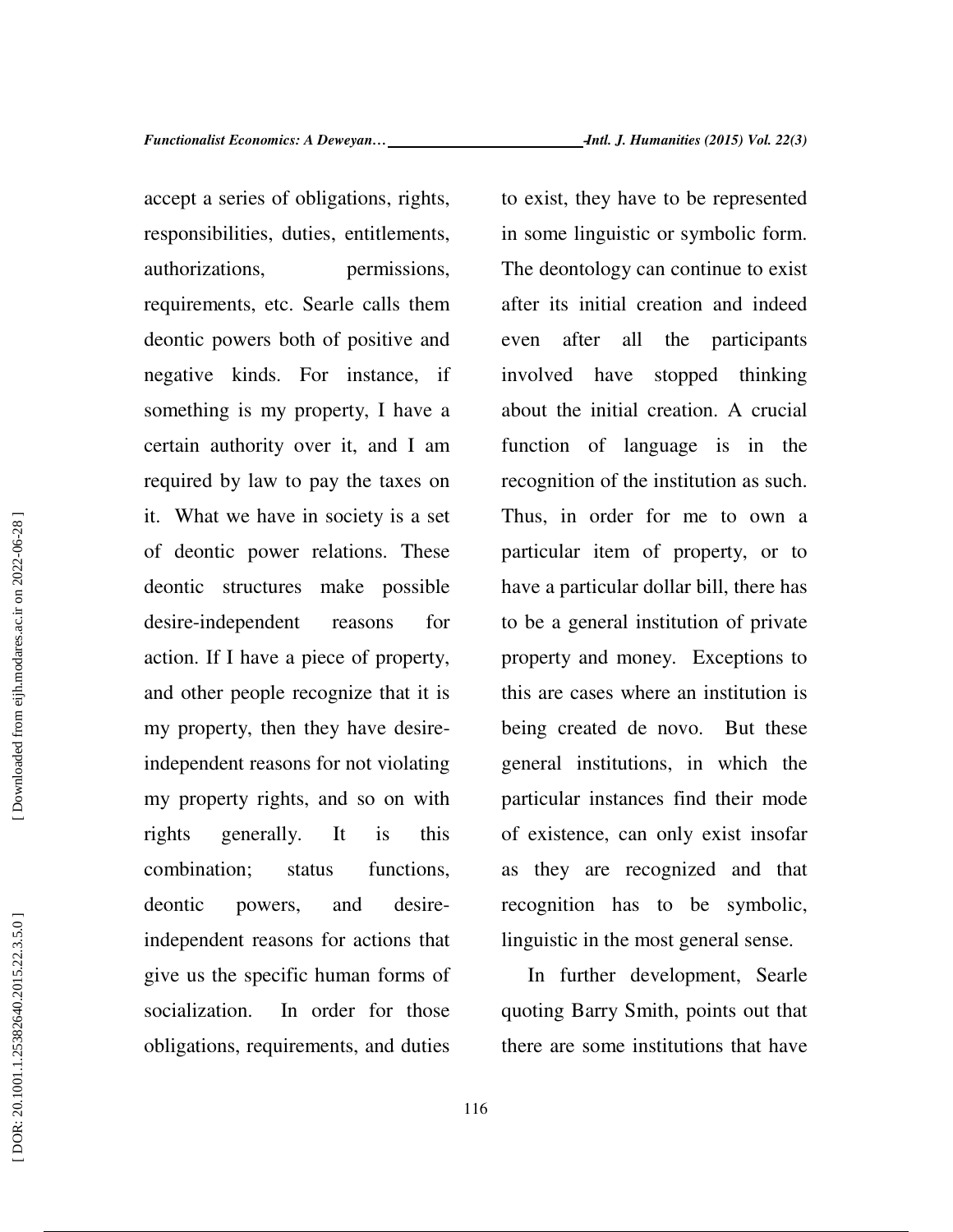what Smith calls "free-standing Y terms" where you can have a status function, but there is no physical object on which the status function is imposed. For example, the existence of physical objects of currency, coins and bills, is not essential to the functioning of money. All that is essential is that there should be a set of formal relationships that are capable of being represented symbolically. In the case of money, all that is essential is that there should be a set of numerical values attaching to individuals and a set of formal relations between these whereby they can use their numerical assignment to buy things from other individuals, pay their debts, etc. Status functions are, in general, matters of deontic power and in the cases like money, the deontic power can go directly to the individuals in question. My having a thousand dollars is not a matter of

my having a wad of bills in my hand but my having certain deontic powers. I now have the right, i.e. the power, to buy things, which I would not have if I did not have the money. In such cases, the real bearer of the deontology is the participant in the economic transactions. The physical objects dollar bills are just markers for the amount of deontic power that the players have. In a more general account, Searle continues to say that the basic power creation operator in society is that we accept (S has power (S does A)). What then, exactly, is the relationship between the two formulae X counts as Y in C and we accept (S has power (S does A))? The answer is that, of course, we do not just accept that somebody has power, but we accept that they have power in virtue of their institutional status. For example, satisfying certain conditions makes someone President of the United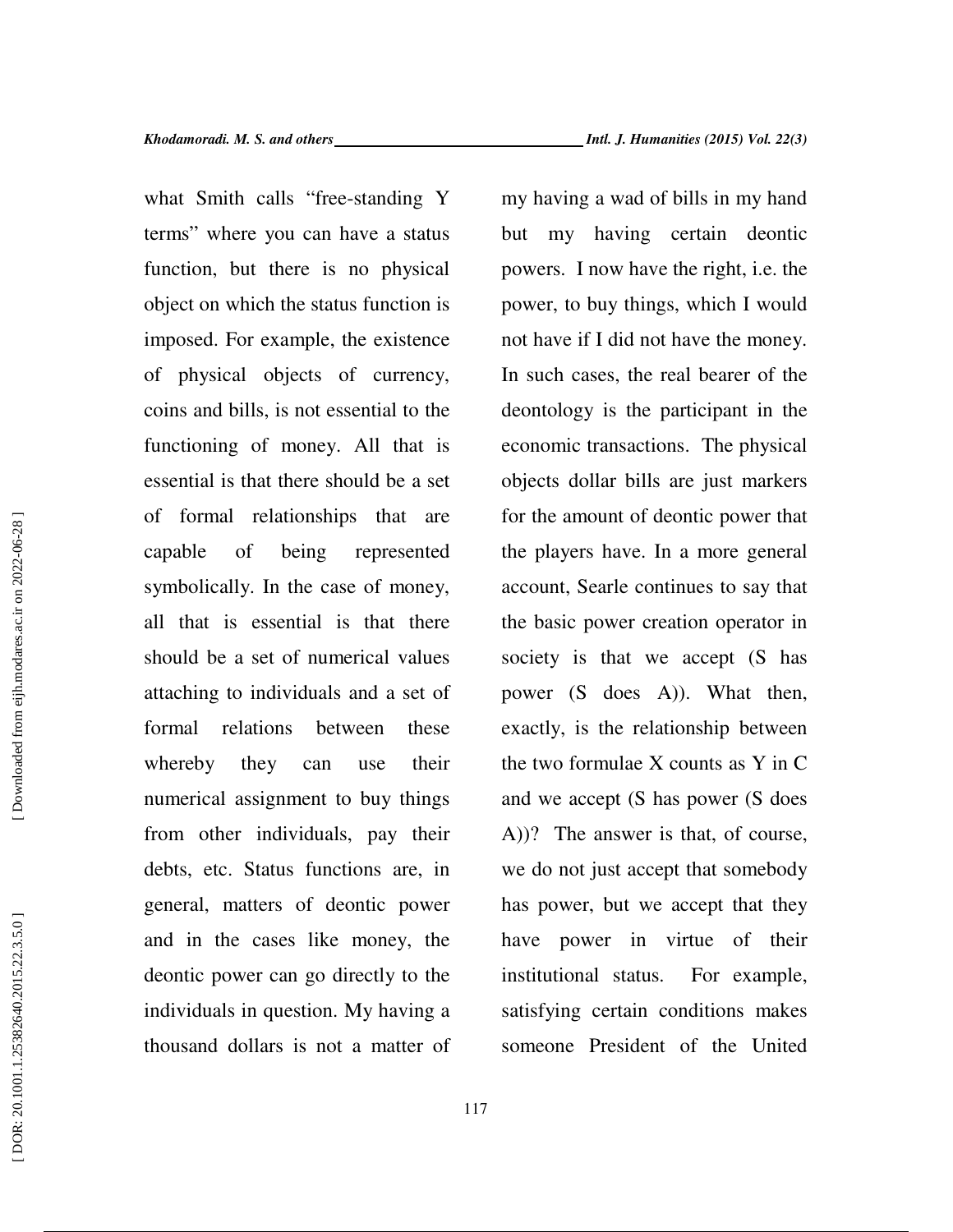States. This is an example of the X counts as Y in C formula. But once we accept that someone is President of the United States, so we also accept that he has the power to do certain things. He has the positive power to command the armed forces, and he has the negative power, i.e. the obligation, to deliver a state of the union address. In this case we accept that S has power (S does A) because S=X, and we have already accepted that X counts as Y, and the Y status function carries with it the acknowledged deontic powers.

By creating institutional reality, we increase human power enormously. By creating private property, governments, marriages, stock markets and universities, we increase the human capacity for action enormously. But the possibility of having and satisfying desires within these institutional structures – for example, the desire to get rich, to become president, to get a PhD, to get tenure- all presuppose that there is a recognition of the deontic relationships. Without the recognition, acknowledgment, and acceptance of the deontic relationships, our power is worthless. So, the creation of the general field of desire-based reasons for action presupposed the acceptance of a system of desire independent reasons for action. This is true both of the immediate beneficiaries of the power relationships, the person with the money or the person who has won the election, and of the other participants in the institution.

#### **Rationality V. Intelligence**

Modern economic thought is organized around the quest for universal economic truths of human society, through objectively obtained facts and formally modeled logic.

Downloaded from eijh.modares.ac.ir on 2022-06-28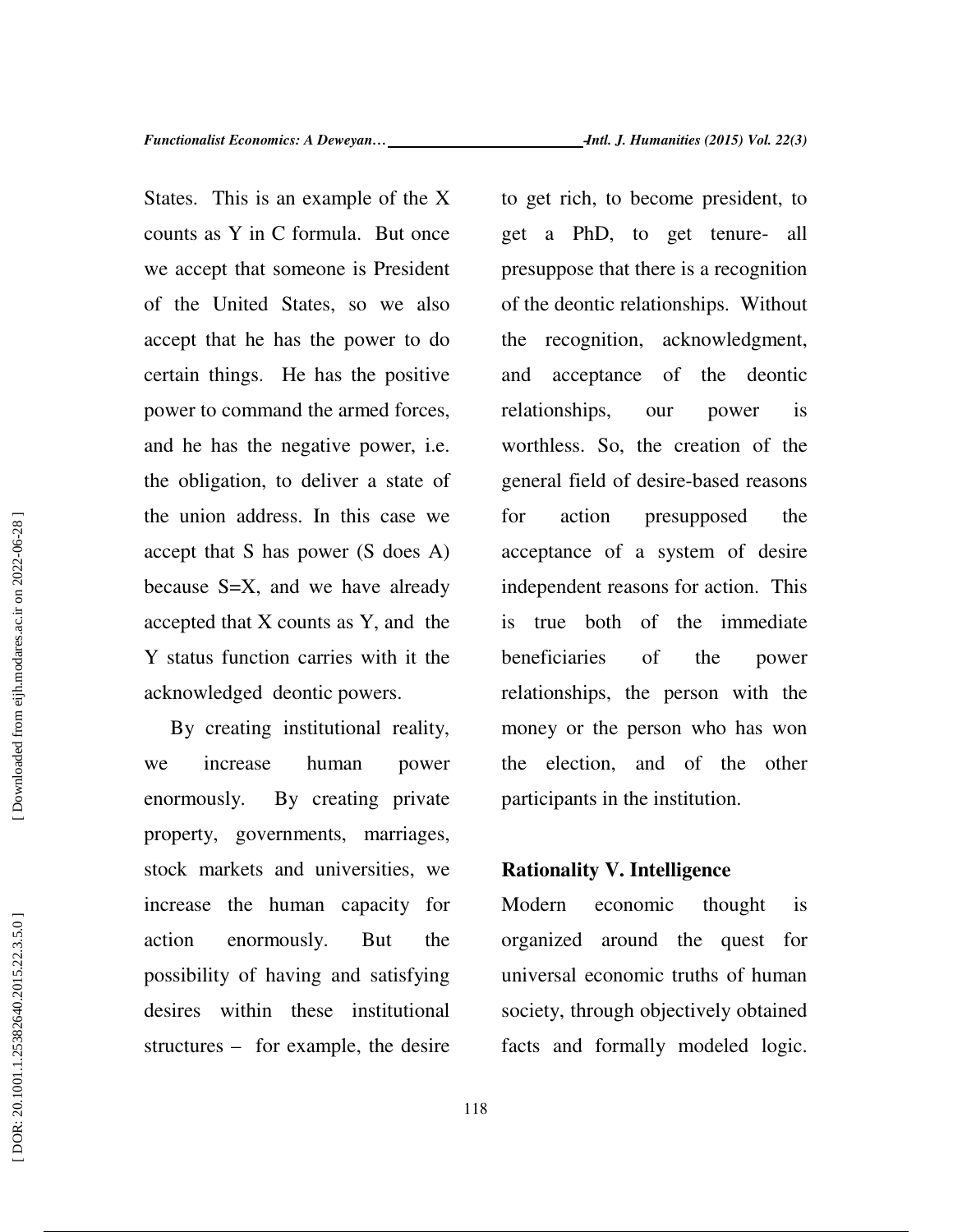Most economists see their object of study as amenable to the techniques and tools of science. So when it is said that savings equals investment, it is in the same tone of voice as it is said force equals mass times acceleration. The task of science has been to disclose the laws of operation of the natural and social worlds. Knowledge of and adherence to these laws, they believe, will result in a stable, well-ordered society in which unknowable future events can be predicted with a high degree of expectation and, therefore, controlled. These natural laws, however, are supposed to be inherently fixed; a science of social phenomena and relations is equivalent to discovery of them. Once discovered, nothing remains for man but to conform to them; they are to rule his conduct as physical laws govern physical phenomena. They are the sole standard of conduct in economic affairs. After the vision exists in the mind, effort is expended confirming the existence of the economy in the real concrete. The social and cultural conditions of existence of the reproduction of human society are the material out of which a vision of the economy emerges (Wilson, 1996). Dewey argues that laissez-faire is the logical conclusion according to this approach. As organized society to attempt to regulate the course of economic affairs, to bring them into service of humanly conceived ends, is regarded to be a harmful interference (Dewey, 1984a). Reason comes into play only to find justification for the opinion which has been adopted, instead of to analyze human behavior with respect to its consequences and to frame polities accordingly (Dewey, 1984b).

Dewey observes that if man in his quest of understanding is a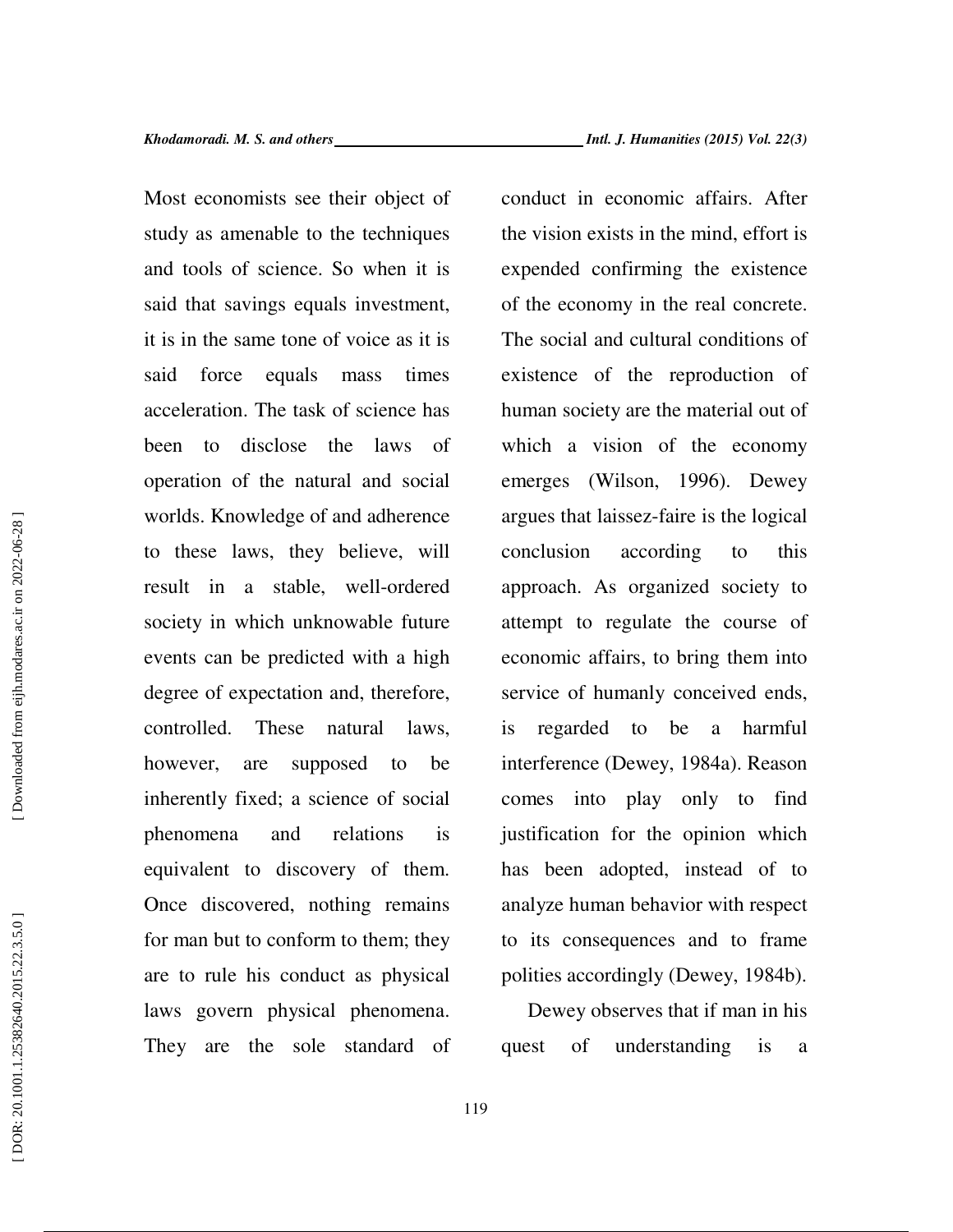participator in the natural scene, a factor in generating the things to know, the fact that man participates as a factor in social affairs is no more the barrier to knowledge of them. On the contrary, a certain method of directed participation is a precondition of his possession of any genuine understanding. Human intervention for the sake of effecting ends is no interference, and it is a means of knowledge. This approach affects an exchange of reason for intelligence. In this manner, "reason" has the technical meaning given to it in classic philosophic tradition. It designates both an inherent immutable order of nature, and the organ of mind by which this universal order is grasped. In both respects, reason is with respect to changing things the ultimate fixed standard— the law physical phenomena obey, the norm human action should obey. For the marks of "reason" in this sense are necessity, universality, and superiority to change. Intelligence on the other hand is associated with judgment; that is, with selection and arrangement of means to effect consequences and with choice of what we take as our ends. A man is intelligent not in virtue of having reason which grasps first and indemonstrable truths about fixed principles in order to reason deductively from them to the particulars which they govern, but in virtue of his capacity to estimate the possibilities of a situation and to act in accordance with his estimate. In the large sense of the term, intelligence is as practical as reason is theoretical. Wherever intelligence operates, things are judged in their capacity of signs of other things. In some cases, we can forestall a happening; desiring one event to happen rather than another, we can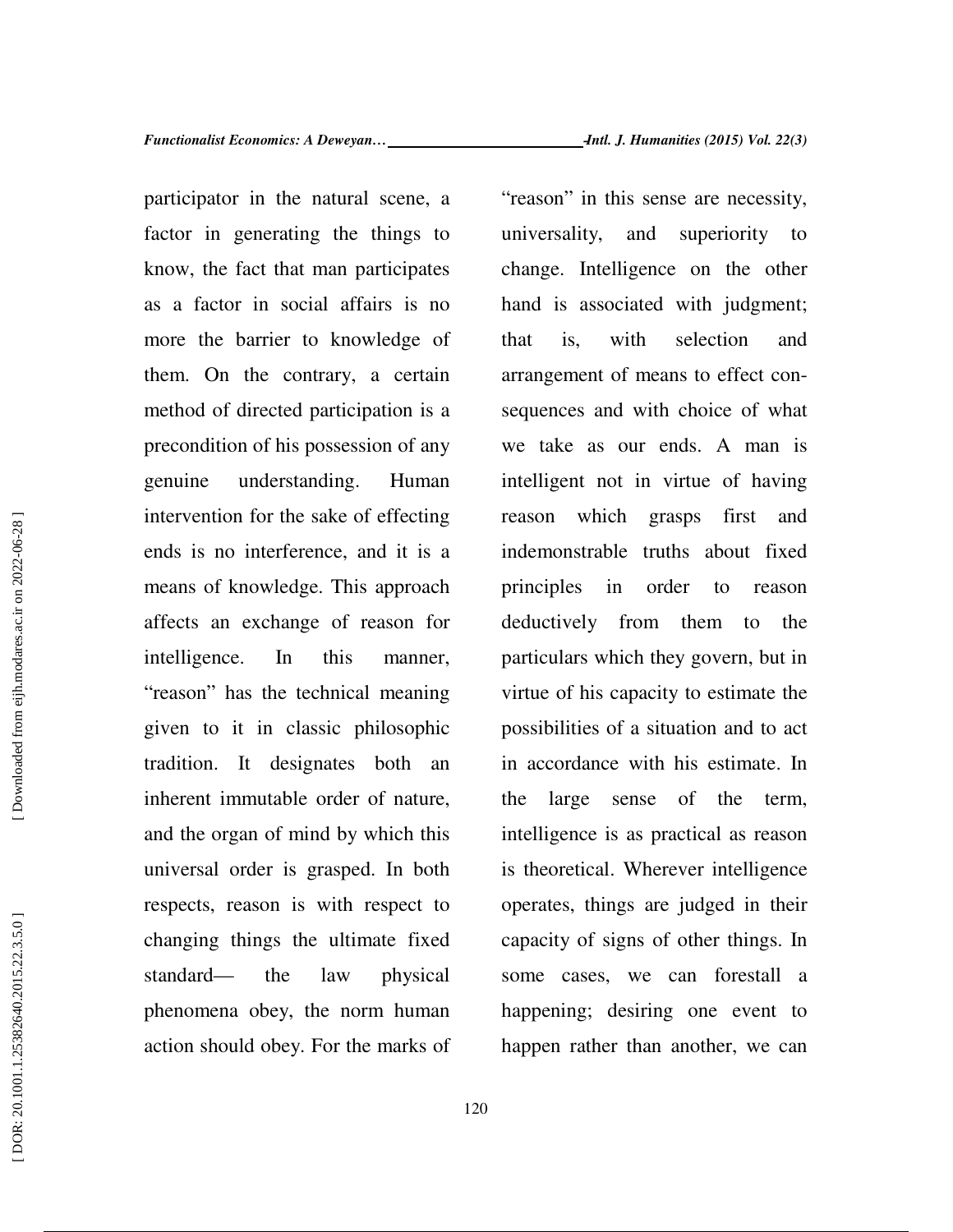*Khodamoradi. M. S. and others Intl. J. Humanities (2015) Vol. 22(3)*

intentionally set about institution of those changes which our best knowledge tells us to be connected with that we are after. What has been lost in the theoretical possibility of exact knowledge and exact prediction is more than compensated for by the fact that the knowing which occurs within nature involves possibility of direction of change. This conclusion gives intelligence a foothold and a function within nature which "reason" never possessed. That which acts outside of nature and is a mere spectator of it is, by definition, not a participator in its changes. Therefore, it is debarred from taking part in directing them. Action may follow but it is only an external attachment to knowing, not an inherent factor in it. As a mechanical addendum, it is inferior to knowledge (Dewey 1984a). Interactions go on anyway and produce changes. But Dewey argues

that apart from intelligence, these changes are not directed. They are effects but not consequences, for consequences to be implied means deliberately to be employed. When an interaction intervenes directing the course of change, the scene of natural interaction has a new quality and dimension. This added type of interaction is intelligence (Ibid).

The distinction between physical social and moral objects is a distinction of methods of operation not of kinds of reality, the latter deals with those relations which are of the broadest scope. (Ibid) The engineer, the artist, the historian, the man of affairs attains knowledge in the degree they employ methods that enable them to solve the problems which develop in the subject-matter they are concerned with. (Ibid) Desire, purpose, planning, choice, have no meaning save in conditions where something is at stake, and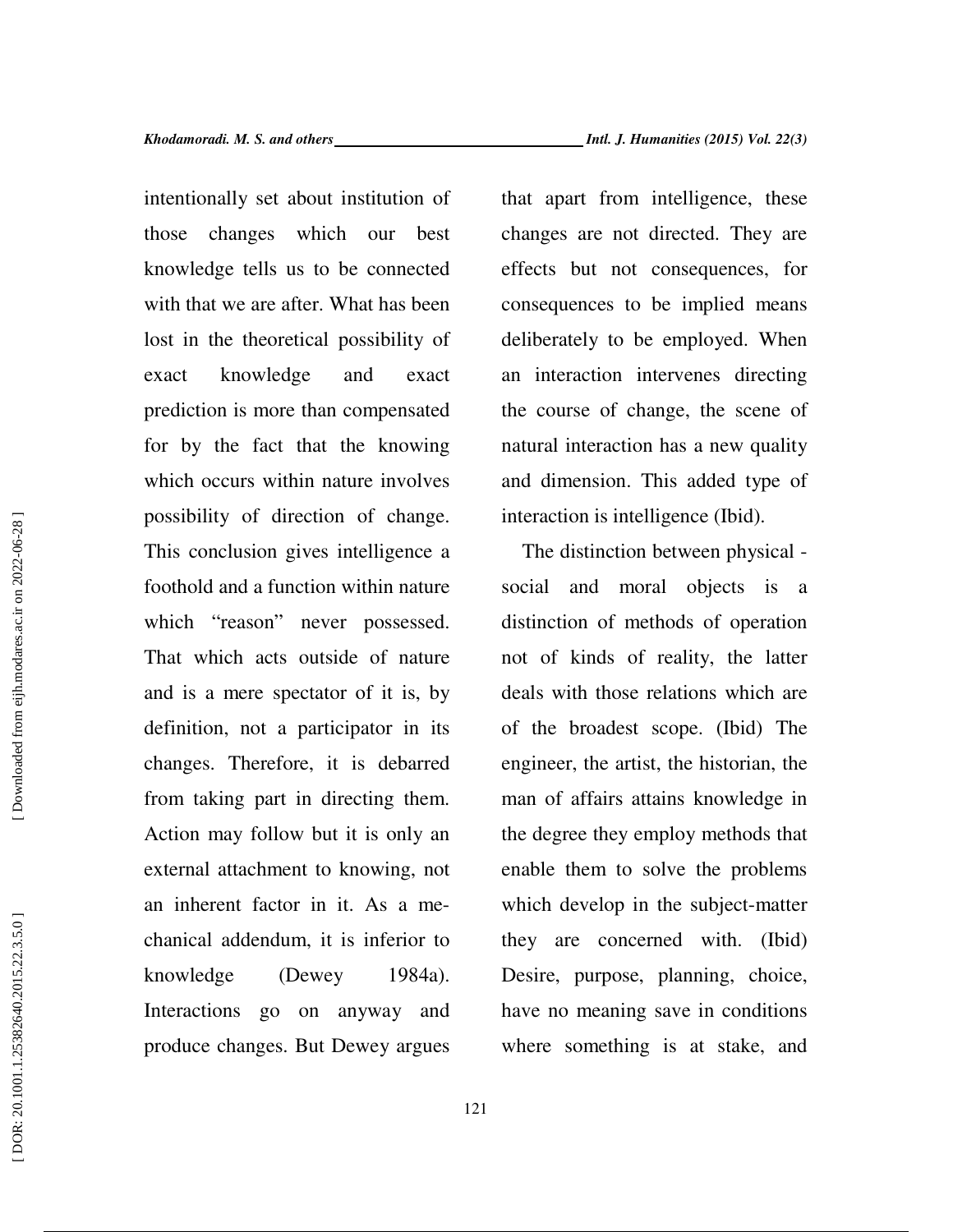where action in one direction rather than another may eventuate in bringing into existence a new situation which fulfills a need.(Ibid) The distinction between wide and narrow use of reason has already been noted. The former holds a fixed end in view and deliberates only upon means of reaching it. The latter regards the end-in-view in deliberation as tentative and permits, nay encourages the coming into view of consequences which will transform it and create a new purpose and plan (Dewey 1983). Reasonableness is a necessity, because it is the perception of the continuities that take action out of its immediateness and isolation into connection with the past and future. Intelligence liberates man from the bondage of the past, due ignorance and accident hardened into custom. It projects a better future and assists man in its realization and its operation is always the subject to test in experience (Ibid).

In Dewey's words, intelligence is not something possessed once for all. It is a quality of some acts, those which are directed; and directed action is an achievement not an original endowment. (Dewey 1984a) It is in constant process of forming, and its retention requires constant alertness in observing consequences, an open-minded will to learn and courage in re-adjustment (Dewey 1982). Intelligence is concerned with foreseeing the future so that action may have order and direction. It is also concerned with principles and criteria of judgment. (Dewey 1983) In contrast with this experimental and re-adjusting intelligence, it must be said that *reason* as employed by historic rationalism has tended to carelessness, conceit, irresponsibility, and rigidity—in short absolutism.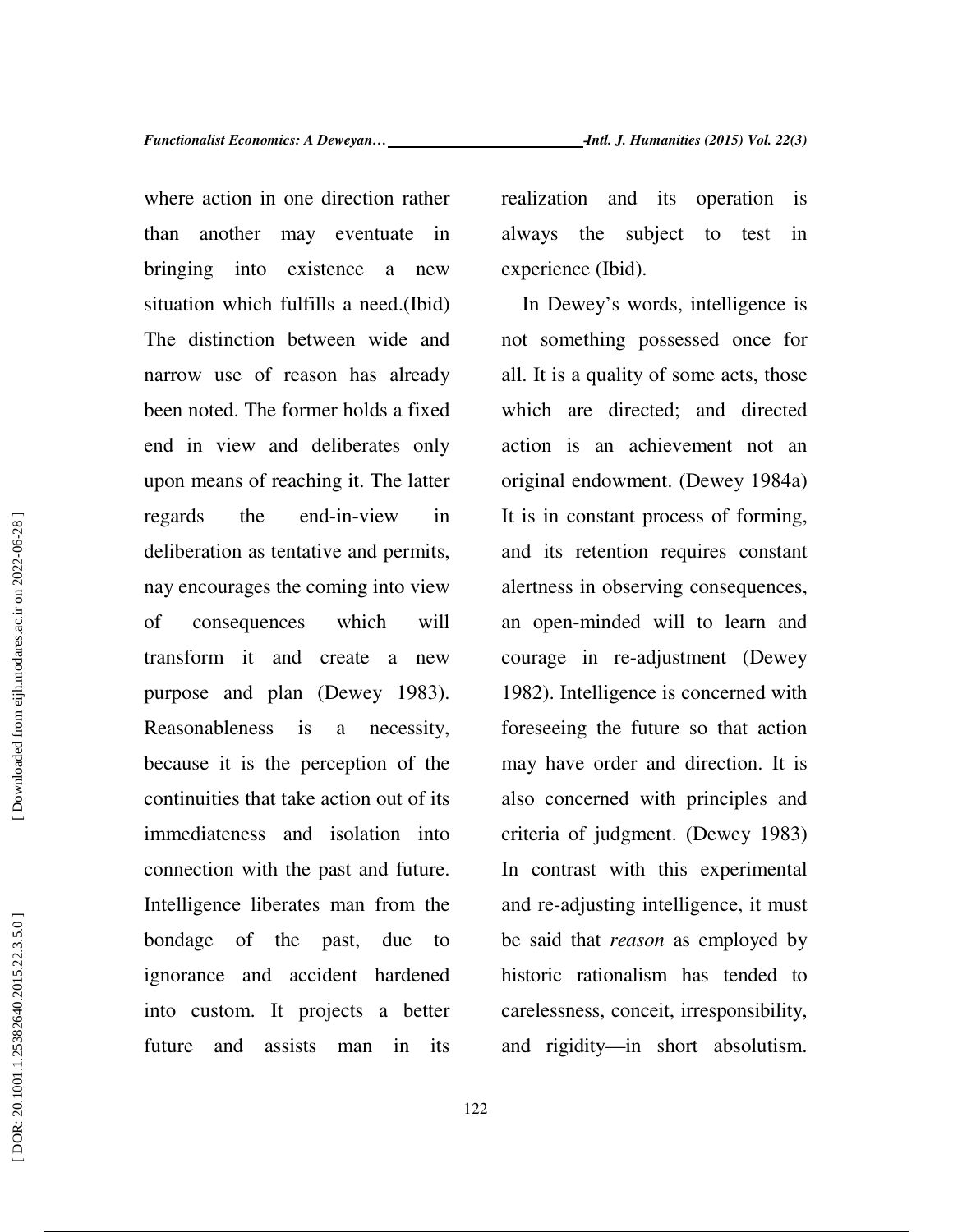Historic rationalism has often tended to use *reason* as an agency of justification and apologetics, or, as was noted by Bacon, *reason* assumes a false simplicity, uniformity and universality, and opens for science a path of fictitious ease. This course results in intellectual irresponsibility and neglect (Dewey, 1982).

In short, Intelligence within nature means liberation and expansion, as reason outside of nature means fixation and restriction. In fact, Dewey regarded the organism as a part of the natural world and, its interactions with it are genuine additive phenomena. While the development of symbols or a natural occurrence, these interactions are directed towards anticipated consequences, they gain the quality of intelligence and knowledge accrues in this way . Problematic situations when they are resolved then gain the meaning of all the relations which the operations of thought have defined. Things that were casually effective in producing experienced results became means to consequences; these consequences incorporate in themselves all the meanings found in the causes which intentionally produce them (Dewey 1984a). For Dewey, the agent's actions creatively constitute its information in its transactions with its context. They are emergently 'constituted' as a consequence of creative transaction (Mousavi and Garrison 2003). Situations into which change and the unexpected enter, Dewey argues, are a challenge to intelligence in order to create new principles. Social situations alter, and it is also foolish not to observe how old principles actually work under new conditions, and not to modify them so that they will be more effectual instruments in judging new cases. In fact, the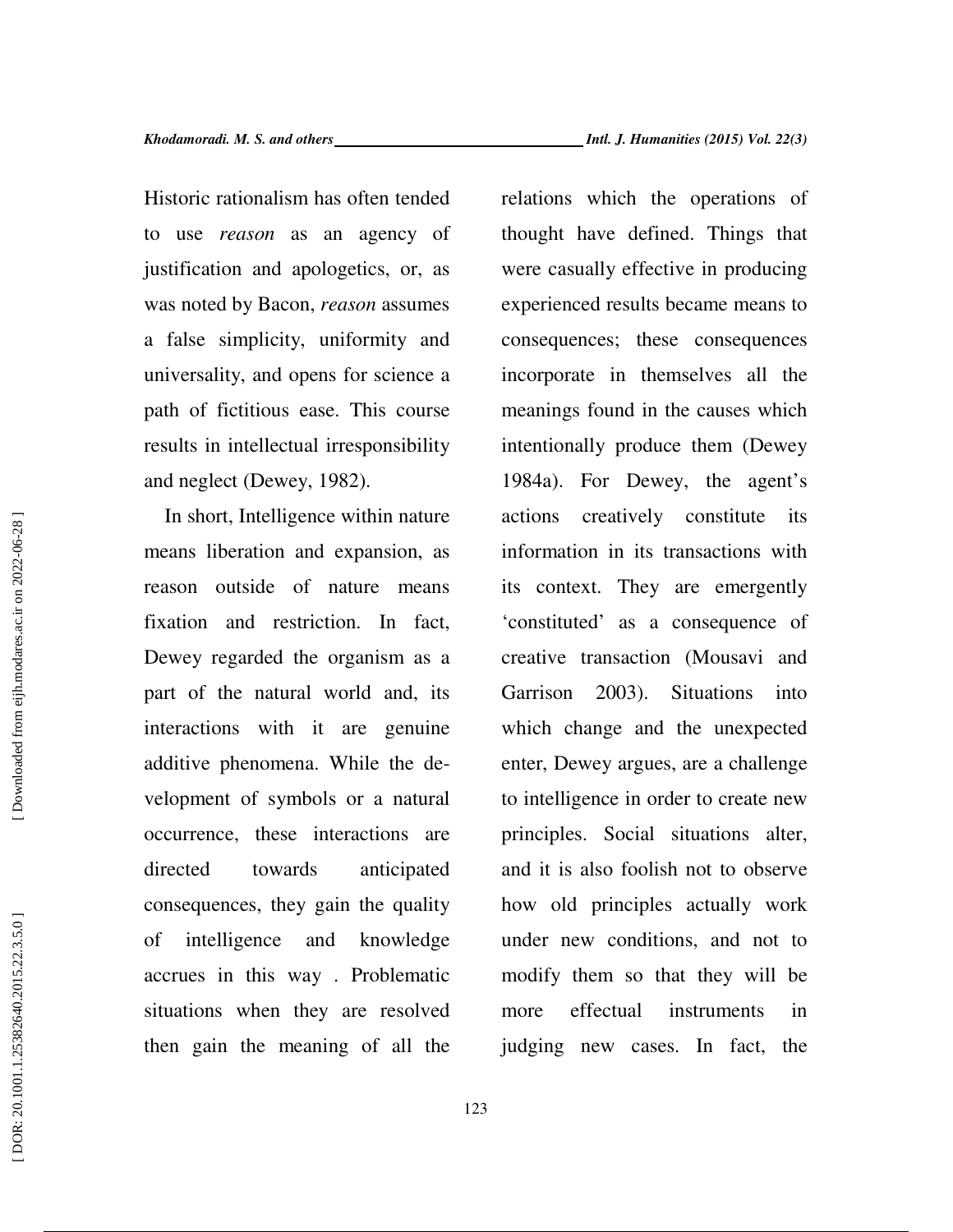choice is not between throwing away rules previously developed and sticking obstinately by them. The intelligent approach is to revise, adapt, expand and alter them. The problem is one of continuous and vital re adaptation (Dewey, 1983).

### **The Place of Values**

A pivotal problem in philosophy is the relation that exists between beliefs on the nature of things owing to natural science vis  $\hat{a}$ - vis the beliefs about values, using that word to designate whatever is taken to have rightful authority in the regulation of conduct. The issue involves nothing less than the problem of directed reconstruction of economic, political and religious institutions. As Dewey points out, 'Man has beliefs which scientific inquiry vouchsafes, beliefs about the actual structure and processes of things; and he also has beliefs about

the values which should regulate his conduct. The question of how these two ways of believing may most effectively and fruitfully interact with one another is the most general and significant of all the problems which life presents to us' (Dewey 1984a).

Traditional view of values embraces the Cartesian dualisms that presume the epistemological separation of the "subjective" realm of "values" from the "objective" world of "facts." Such intellectual constructs make it possible to keep "values" in their proper place, namely, in the lofty, unaccountable world of metaphysical speculation. They belong to the subjective realm of settled beliefs, beyond the reach of objective inquiry. This tendency to keep values out of the reach of inquiry is as prominent in contemporary philosophical positivism as it is in traditional moral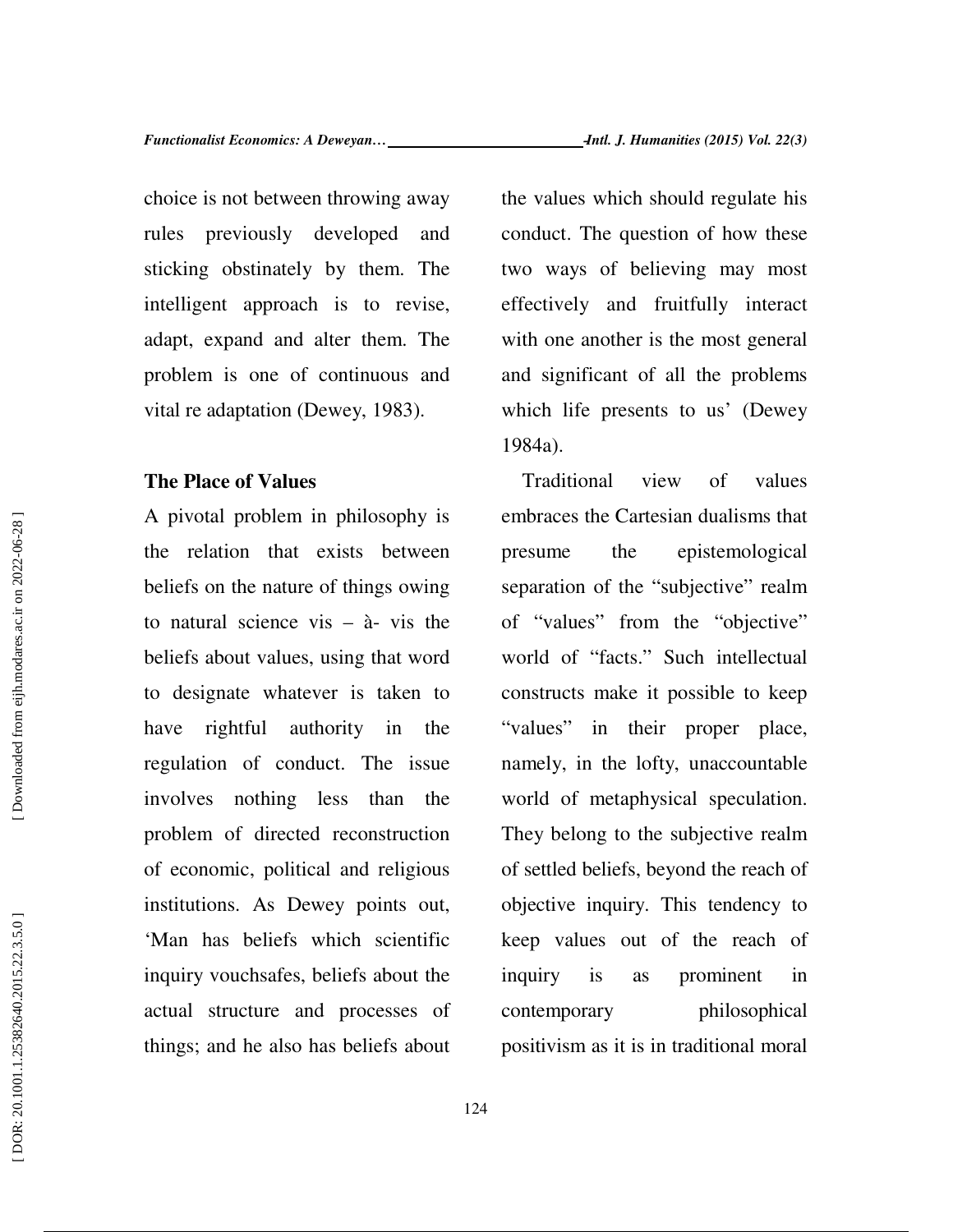philosophy. In their attempt to strip away the metaphysical foundations of epistemology, the positivists (and later, the logical empiricists) have attempted to protect science from the corrupting influence of normative propositions by denying that they have no "meaning" at all. (Bush 2009) According to one strain of positivism, values enter the human enterprise as little more than the expression of emotional dispositions (Bush 2009; Ayer 1946; Stevenson 1944). As their "meaning" presumably cannot be established through "verification," they lie outside the realm of knowledge and cannot be subjected to objective inquiry (Bush 2009).

Empirical theories retain the notion that values are constituted by liking and enjoyment; to be enjoyed and to be a value are two labels for one and the same fact. Since science has extruded values from its objects, these empirical theories do everything possible to emphasize their purely subjective character of value. The objection is that the theory in question holds down value to objects *antecedently* enjoyed, apart from reference to the method by which they come into existence; it takes enjoyments which are causal, because they are unregulated by intelligent operations in order to be values in and of themselves. To say that something is enjoyed is to make a statement about a fact, something already in existence; it is not to judge the value of that fact. There is no difference between such a proposition and one which says that something is sweet or sour, red or black. It is just correct or incorrect and that is the end of the matter. But to call an object a value is to assert that it satisfies or fulfills certain conditions. It involves a prediction; it contemplates a future in which the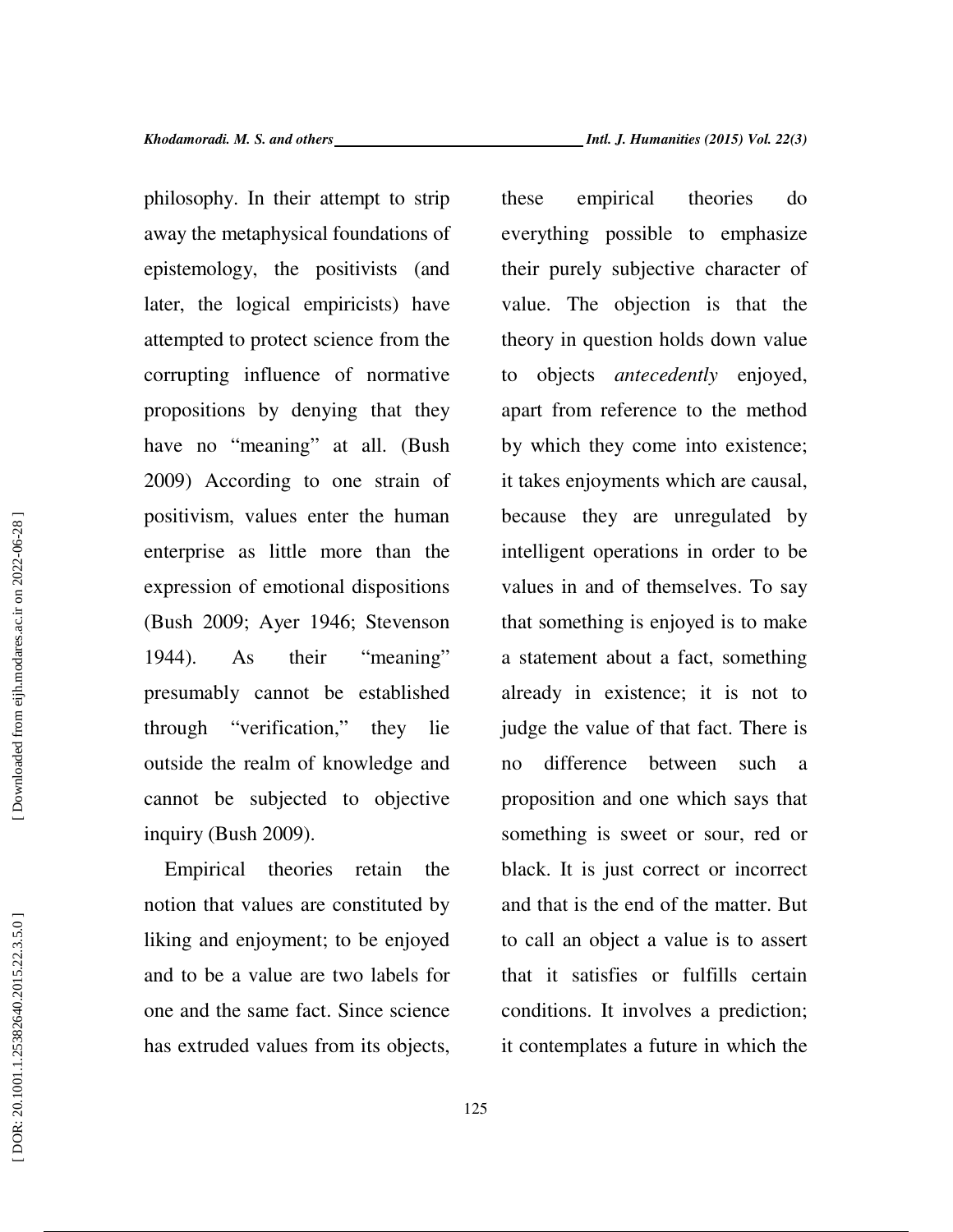thing will continue to serve; it *will* do. Operational thinking needs to be applied to the judgment of values just as it has now finally been applied in conceptions of physical objects. Experimental empiricism in the field of ideas of good and bad is demanded to meet the conditions of the present situation. As long as we do not engage in this inquiry, enjoyments (values if we choose to apply that term) are casual; they are given by "nature," not constructed by art (Dewey 1984a).

When theories of values do not afford intellectual assistance in framing ideas and beliefs about values that are adequate to direct action, the gap must be filled by other means. If intelligent method is lacking, prejudice, the pressure of immediate circumstance, selfinterest and class-interest, traditional customs, institutions of accidental historic origin, are *not* lacking, and

they tend to take the place of intelligence. Thus, we are led to our main proposition: *Judgments about values are judgments about the conditions and the results of experienced objects; judgments about that which should regulate the formation of our desires*, *affections and enjoyments*. For whatever decides, their formation will determine the main course of our conduct, personal and social character. This element of direction by an idea of value applies to science as well as anywhere else. For every scientific undertaking, a constant succession of estimates is posed; such as "it is worth treating these facts as data or evidence; it is advisable to try this experiment; to make that observation; to entertain such and such a hypothesis; to perform this calculation," etc. The scientific revolution came about when material of direct and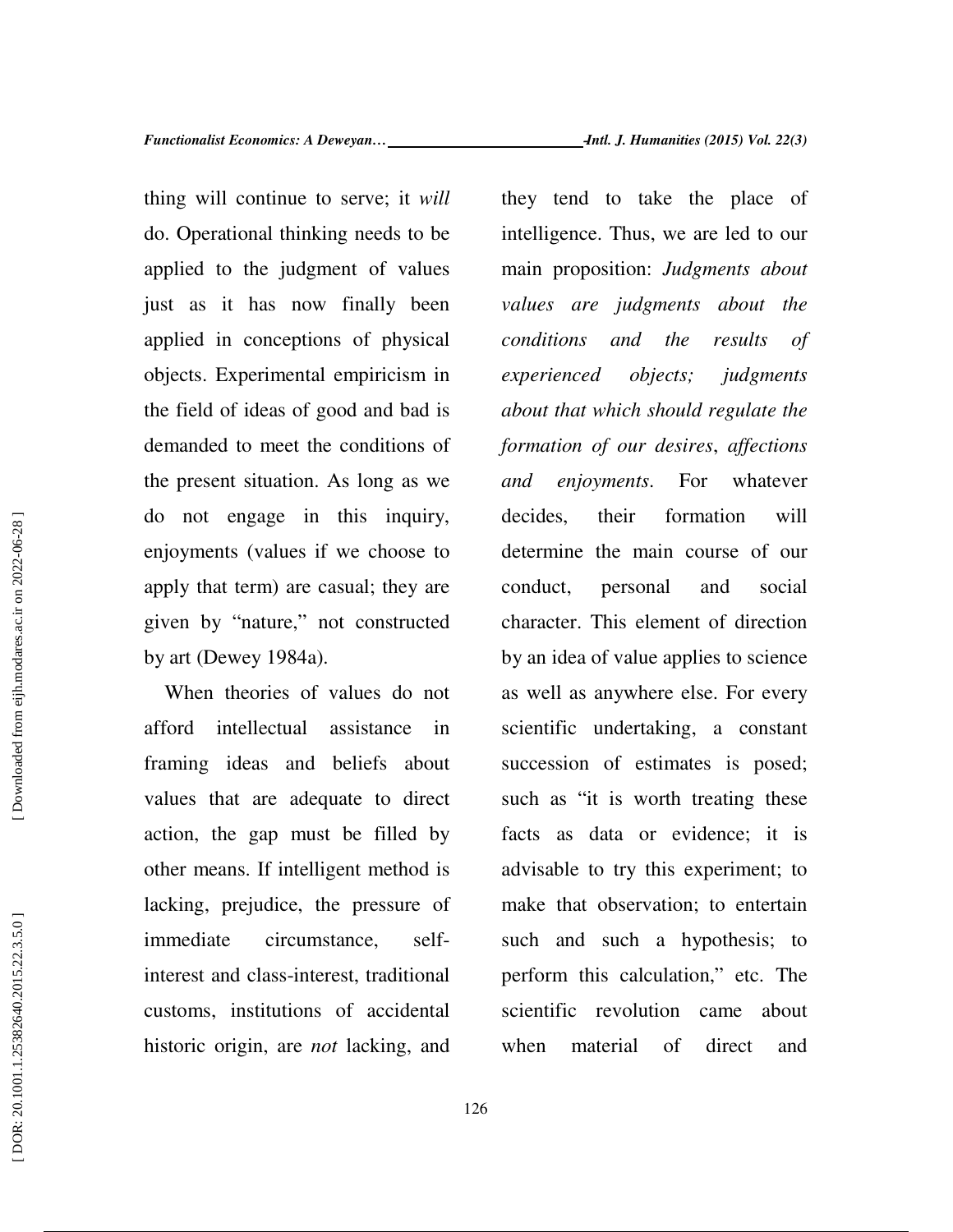*Khodamoradi. M. S. and others Intl. J. Humanities (2015) Vol. 22(3)* 

uncontrolled experience was taken as problematic; as supplying material to be transformed by reflective operations into known objects. The notion of an act whether of sense or thought which supplied a valid measure of thought in immediate knowledge was discredited. Consequences of operations became the important thing. So, without the intervention of thought, enjoyments are not values but problematic goods, becoming values when they are re-issued in a changed form by intelligent behavior. Implicitly and not explicitly holds the view that values are already well known and all which is lacking is the will to cultivate them in the order of their worth. In fact the most profound lack is not the will to act upon goods already known but the will to know what they are. Only dogmatism, as Dewey asserts can suppose that

serious moral conflict is between something clearly bad and something known to be good, and that uncertainty lies wholly in the will of the one choosing. He continues to note that most conflicts of importance are conflicts between things which are or have been satisfying, not between good and evil. And to suppose that we can make a hierarchical table of values in a large scale once for all, a kind of catalogue in which they are arranged in an order of ascending or descending worth, is to indulge in a gloss on our inability to frame intelligent judgments in the concrete. Or else it is to dignify customary choice and prejudice by a title of honor (Ibid).

In his formulation of pragmatic instrumentalism, John Dewey offered a fundamentally different way of thinking about values. He rejected both the moral absolutism of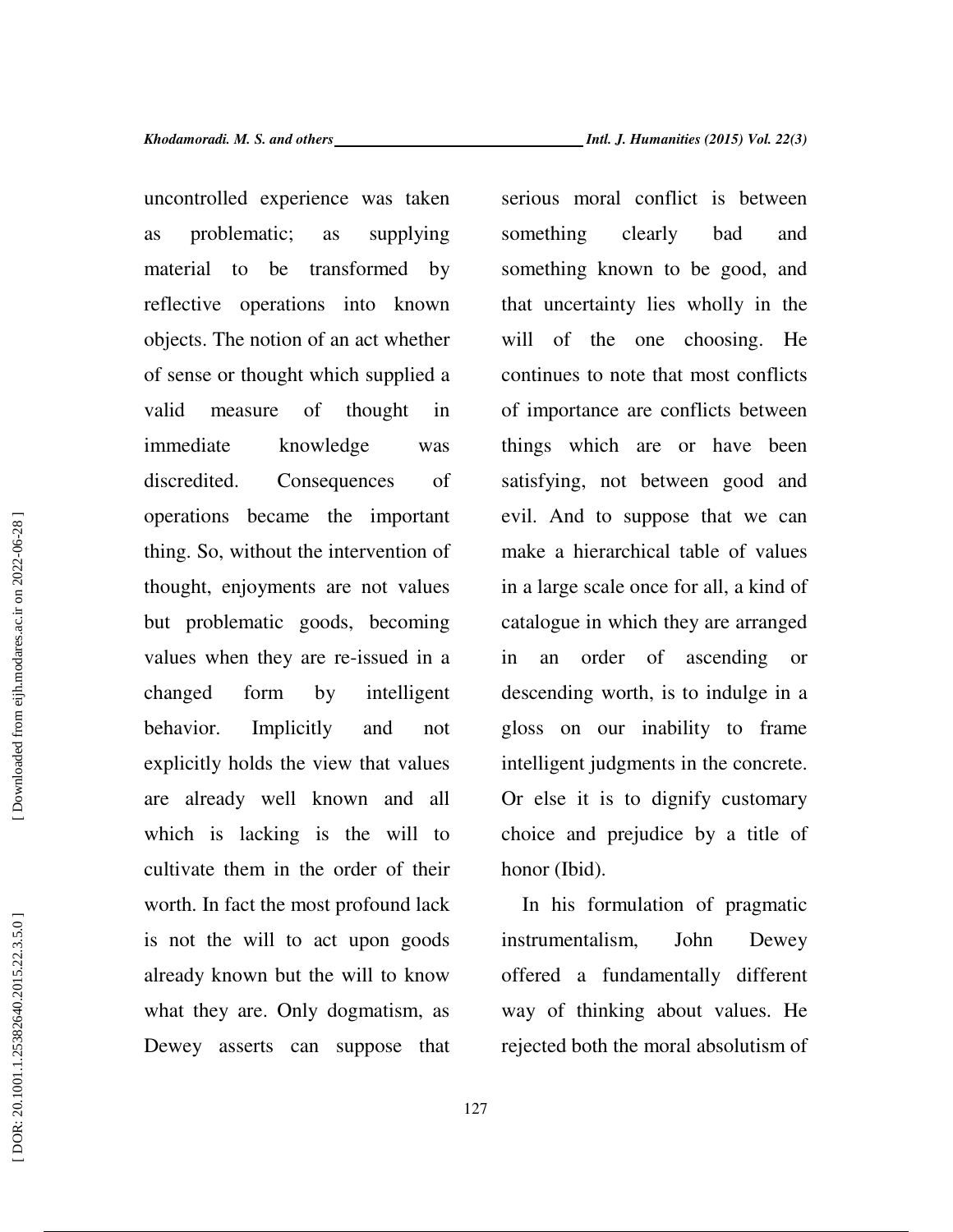traditional philosophy and the void value of contemporary positivism. Dewey's conception of value is nonabsolutistic, non-foundational, and free of any suggestion of inherent qualities (or essences). His conception of value is contextual and located within the existential realm of "knowing and doing" (Bush 2009). For Dewey, values are not merely subjective or unrelated to facts or closed to rational investigation and critical reconstruction. Values simply are a particular kind of fact. Similarly, judgments about values are simply judgments about particular kinds of experienced things. In this light, a value is a relation (and not a quality) between an organism and its environment, and to judge that something is or is not valuable is to determine that it does or does not stand in a particular relation to the interests of the organism, the live creature. Here, two points are crucial. First, to note that values are relations (and the relations of some subject to its environment) is not to render them subjective , private , inaccessible or quasi-mystical. Value judgments are the ones about the presence or absence of particular existential relations. Those relations either exist at a given time or place or they do not exist then and there. Dewey stressed that desires and enjoyments become only values as, and only after, they have been informed and transformed by experimental inquiry. Values do not antedate such inquiry; they are its products, its results. The mere desire to drink bleach, for example, does not establish that drinking bleach is valuable. Rather, the values are made only as experimental inquiry what Dewey called 'the method of intelligence' - that establishes its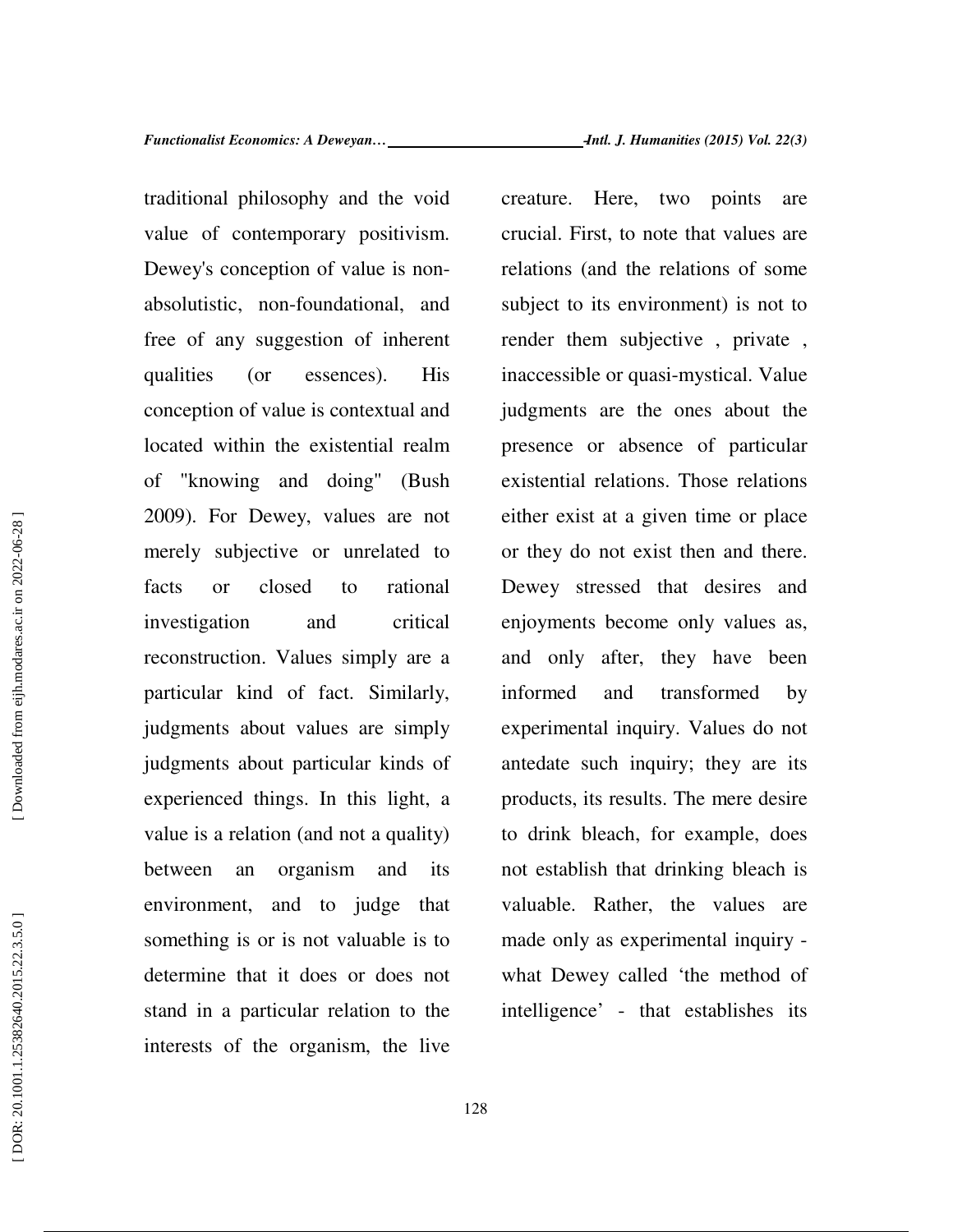conditions and outcomes (Stuhr, 2003).

The alternative to this definition, classification and systematization of satisfactions just as they happen to occur, according to Dewey is judgment of them by means of the relations under which they occur. If we know the conditions under which the act of liking, of desire and enjoyment, takes place, we are in a position to know what the consequences of that act are. It is not a dream to be possible to exercise some degree of regulation of the occurrence of enjoyments which are of value. Realization of the possibility is exemplified, for example, in the technologies and arts of industrial life—that is, up to a definite limit. Men had the desire of heat, light, and the speed of transit and communication beyond what nature provides itself. These events have been attained not by lauding

the enjoyment of these things and preaching their desirability, but by study of the conditions of their manifestation. Knowledge of relations have obtained the ability to produce what has been followed, and enjoyment has been ensued as a matter of course (Dewey 1984a).

Dewey criticizes the view that assumes all desires and dispositions, all habits and impulses are the same in quality and the sole "problem" or doubt is as to the amount of pleasure or pain that is involved, because such a view is equivalent to the notion that no real or significant conflict among them is possible. He asserts that, good consists in the meaning that is experienced, belonging to an activity when conflict and entanglement of various incompatible impulses and habits terminate in a unified orderly release in action. This human good, being a conditioned fulfillment upon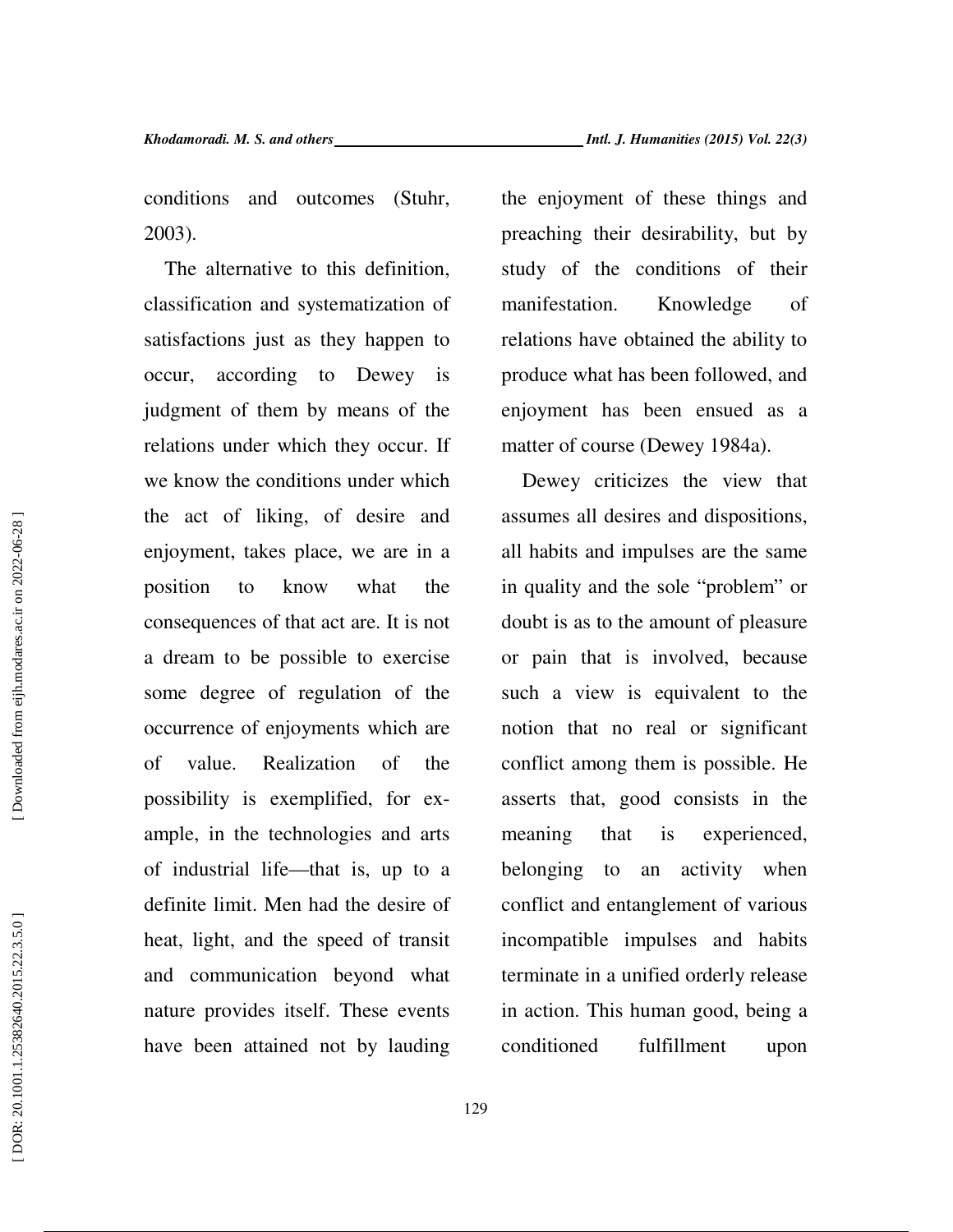thought, differs from the pleasures or instinct of an animal. We also remain animal as long as we do not think. Honesty, industry, temperance, justice, like health, wealth and learning, are not goods to be possessed as they would be if they expressed fixed ends to attain. They are directions of change in the quality of experience. Growth itself is the sole moral "end" (Dewey 1984a).

When economists were told that their subject-matter was merely material, they naturally thought they could be "scientific" only by excluding all reference to distinctively human values. But, for Dewey, the thing which concerns all of us as human beings is precisely the greatest attainable security of values in concrete existence. The main consideration in achieving concrete security of values lies in the perfecting of action's methods. Regulation of conditions upon which results depend is possible only by doing, yet only by doing which has intelligent direction, which takes cognizance of conditions, observes relations of sequence, and which plans and executes in the light of this knowledge (Ibid) .

## **The Means–Ends Schema**

In social science, the tendency is to assume that the facts are just out there, waiting to be discovered and then assembled into appropriate generalizations. In an attempt to avoid the error just noted of treating social problems as primarily moral problems that are immune to scientific methods, social scientists sometimes go to the other extreme and try to avoid all evaluations remaining value-neutral. Thus, they take ends as fixed. Their job is to determine not the ends but only facts and the means to those ends. For if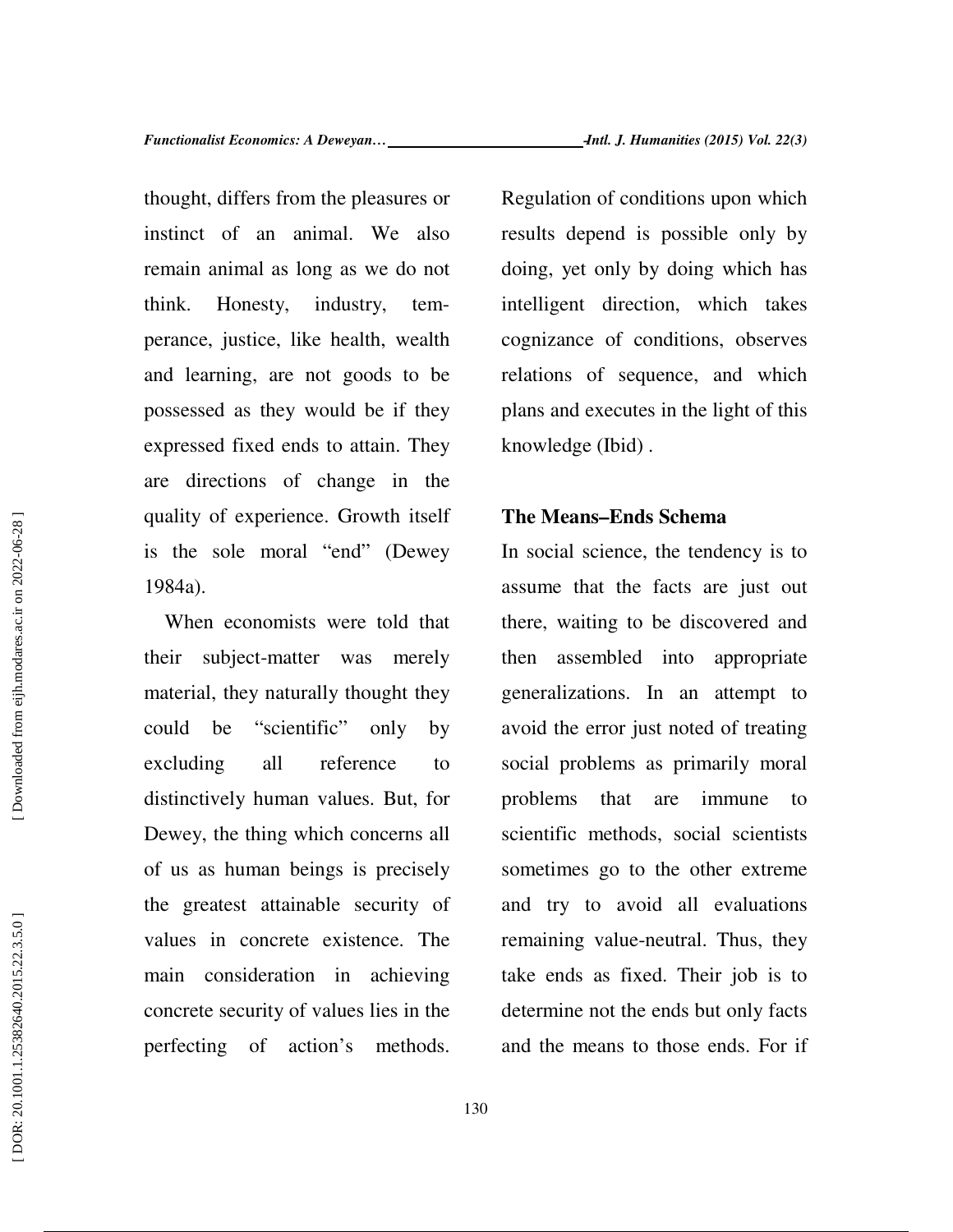the "correct solution is already given," then one only has "to find the facts" to prove it, reducing "inquiry at its very best to the truncated and distorted business of finding out means for realizing objectives already settled upon" (Dewey 1986). Dewey contended that successful inquiry requires that all three elements—problems, facts, and ends—must be open to examination and allowed to influence each other. None are privileged; all are related in a conjugated manner to one another. In the midst of this discussion of the errors associated with fixing on one of these three aspects of social inquiry, Dewey concisely stated the controlling idea of his instrumentalist logic of inquiry. "Judgment which is actually

conjugated relation to each other. Ends have to be adjudged (evaluated) on the basis of the available means by which they can be attained just as much as existential materials have to be adjudged (evaluated) with respect to their function as material means of effecting a resolved situation, For an end-in-view is itself a means, namely, a procedural means" (Dewey 1986, Eldridge 2002)

The doctrine of fixed ends, as Dewey asserts, not only diverts attention from examination of consequences and the intelligent creation of purpose, but, since means and ends are two ways of regarding the same actuality, it also renders men careless in their inspection of existing conditions. An aim not framed on the basis of a survey of those present conditions which are to be employed as means of its realization simply throws us back

judgment (that satisfies the logical

conditions of judgment) institutes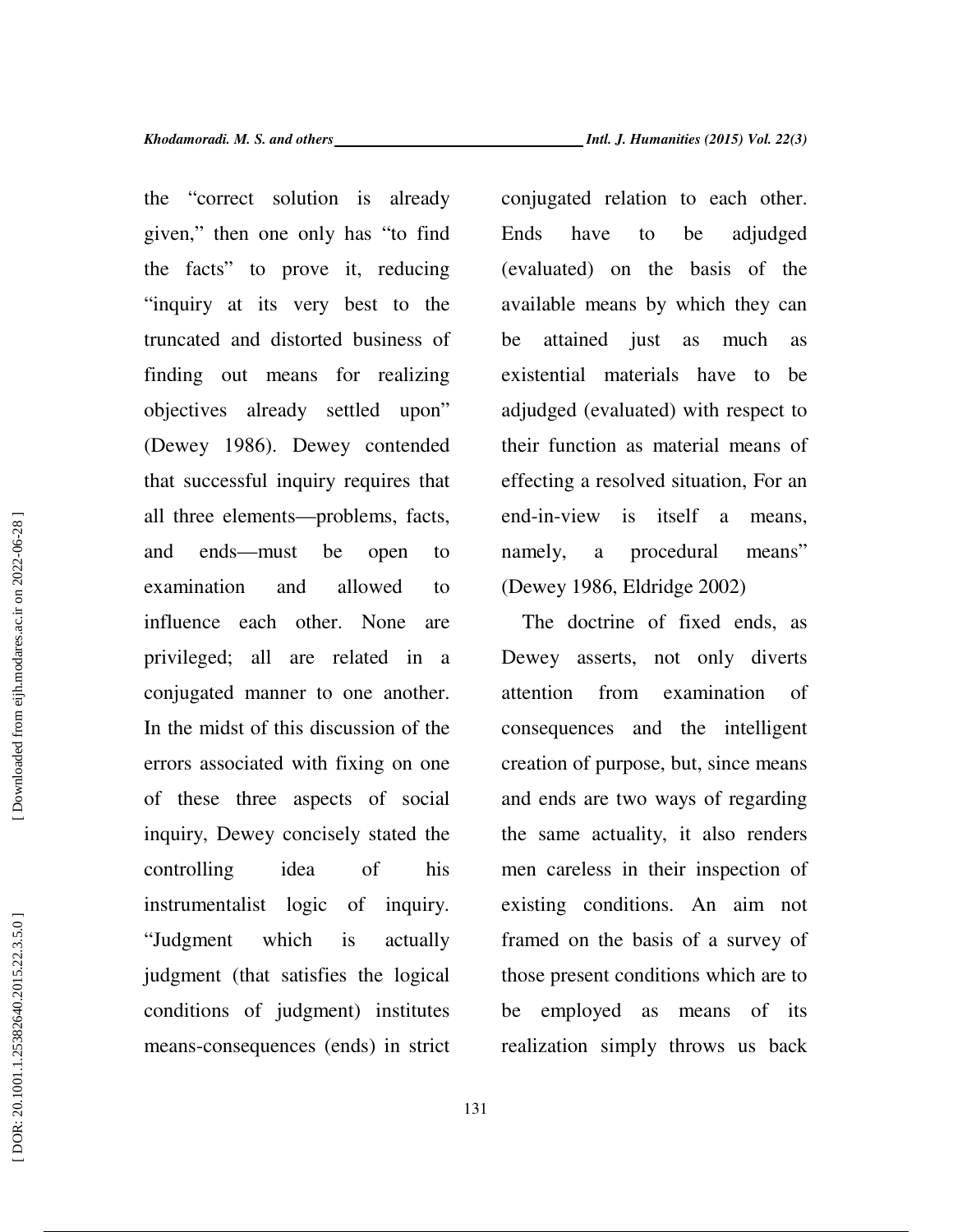upon past habits. We then do not do what we intended to do but what we have got used doing, or else we thrash about in a blind ineffectual way. The result is failure. (Dewey 1983) He notes that, the ideal relationship of means to ends exists as a formal possibility determined by the nature of the case even though it cannot be considered as a thought, or much less realizable in fact. One may conceive of an engine which has a-one-hundred per cent efficiency, although no such ideal is even remotely approached in actuality. It subsists as a possibility, and as a possibility is necessary in its formal structure. That is to say, the conditions which have to be met and fulfilled in the idea of a machine having an efficiency of one hundred per cent are set by the necessities of the case; they do not alter with defects in our apprehension of them (Dewey 1984a). Every such idealized object is suggested by something actually experienced, as the flight of birds suggests the liberation of human beings from the restrictions of slow locomotion on dull earth. It becomes an aim or end only when it is worked out in terms of concrete conditions available for its realization that is in terms of "means". A fancy becomes an aim, in short, when some past sequence of known cause-and-effect is projected into the future, and when by assembling its causal conditions we strive to generate the same result. We have to fall back upon what has already happened naturally without design, and study it to see how it happened which is what is meant by causation. This knowledge joined to wish creates a purpose. As Dewey identifies, many men have doubtless dreamed of ability to have light in darkness without the trouble of oil, but the picture remained a dream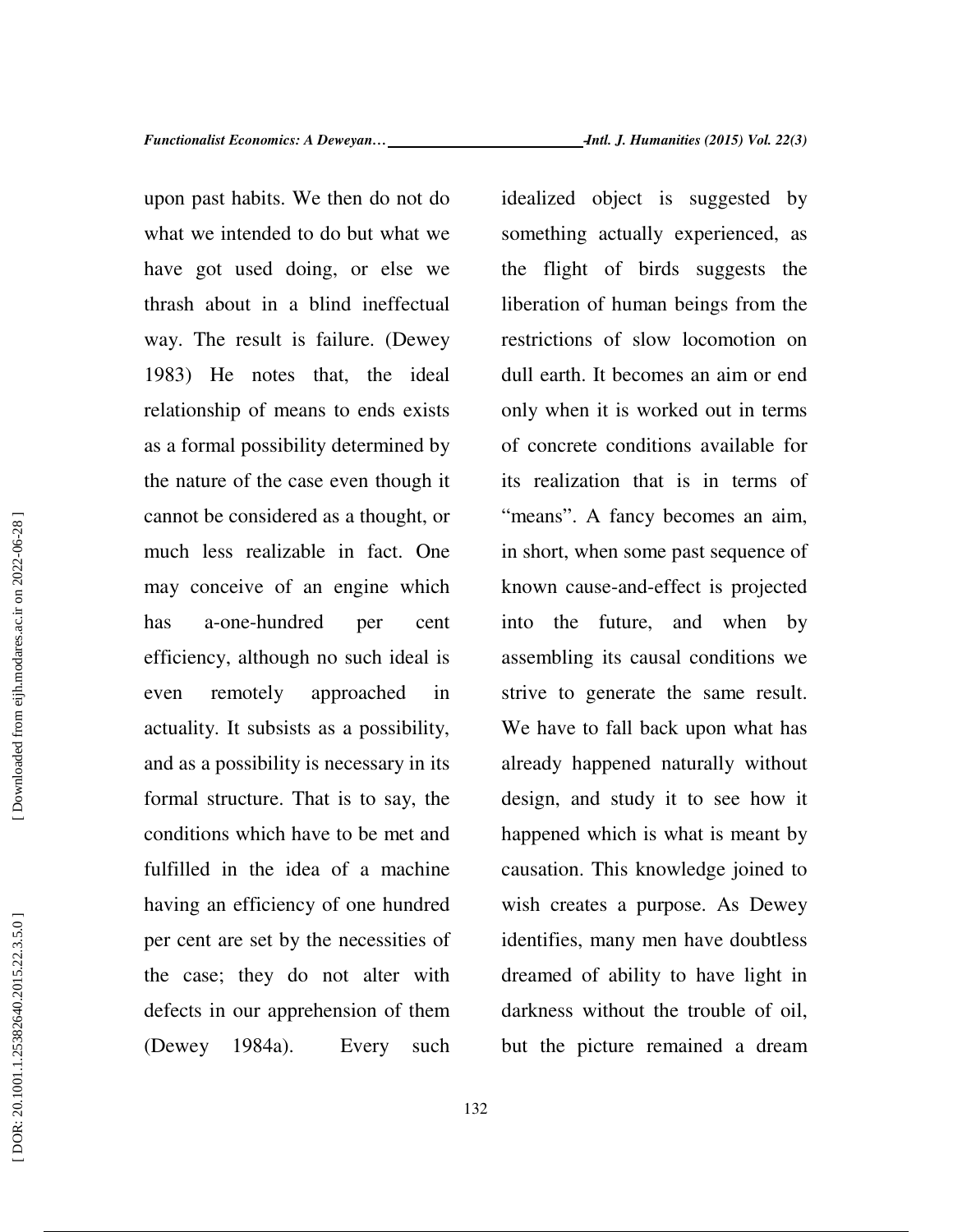until Edison studied all that could be found out about such casual phenomena of light, and then set to work to search out and gather together the means for reproducing their operation (Dewey 1983).

For Dewey, ends are ends-in-view or aims. They arise out of natural effects or consequences which in the beginning are hit upon, stumbled upon so far as any purpose is concerned. Men like some of the consequences and dislike others. Henceforth (or till attraction and repulsion alter) attaining or averting similar consequences are aims or ends. These consequences constitute the meaning and value of an activity as it comes under deliberation. Meantime of course imagination is busy. Old consequences are enhanced, recombined, modified in imagination. Invention operates. Actual consequences that are effects which have happened in the past, become possible future consequences of acts still to be performed. This operation of imaginative thought complicates the relation of ends to activity, but it does not alter the substantial fact: Ends are foreseen consequences which arise in the course of activity and which are employed to give activity added meaning and to direct its further course. They are in no sense ends of action. In being ends of deliberation, they are redirecting pivots in action. Men shoot and throw. At first, this is done as an *"* instinctive" or natural reaction to some situation. The result when it is observed gives a new meaning to the activity. Henceforth, men in throwing and shooting think of it in terms of its outcome; they act intelligently or have an end. Liking the activity in its acquired meaning, they not only "take aim" when they throw instead of throwing at random, but

133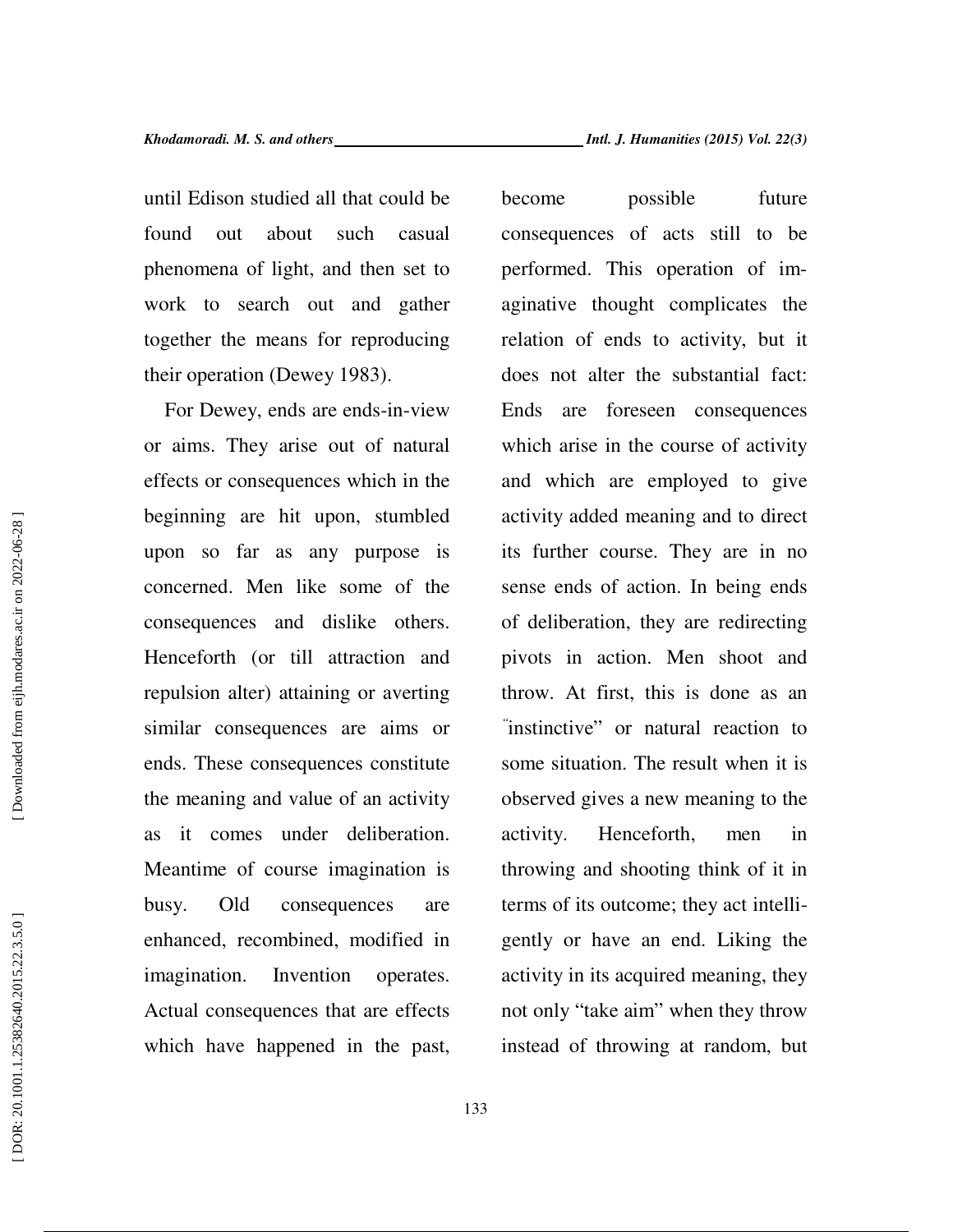also they find or make targets at which to aim. This is the origin and nature of "goals" of action. They are the ways of defining and deepening the meaning of activity. Having an end or aim is thus a characteristic of present activity. It is the means by which an activity becomes adapted when otherwise it would be blind and disorderly, or by which it gets meaning when otherwise it would be mechanical. In a strict sense, an endin-view is a means in present action; present action is not a means to a remote end. Men do not shoot because targets exist, but they set up targets in order that throwing and shooting may be more effective and significant. Thus, the doctrine of the isolated, complete or fixed end limits intelligent examination, encourages insincerity, and puts a pseudo-stamp of moral justification upon success at any price (Dewey 1983).

#### **Dewey's Logic**

For Dewey, inquiry is the controlled or directed transformation of an indeterminate situation into one that is determinate in its constituent distinctions and relations as to convert the elements of the original situation into a unified whole. The term "unified whole" in Dewey's definition refers to the normative aspect of his logic. He contends that practical inquiry begins with an end to be accomplished and then searches for the means by which it may be achieved. In his view of causal relations, the effect is the end to be reached; the differential means to be employed constitute its cause when they are selected and brought into interaction with one another. The import of the causal relation as one of means-consequences is thus prospective. Once established, it is employed retrospectively. If in order to kill a man, a bow and arrow are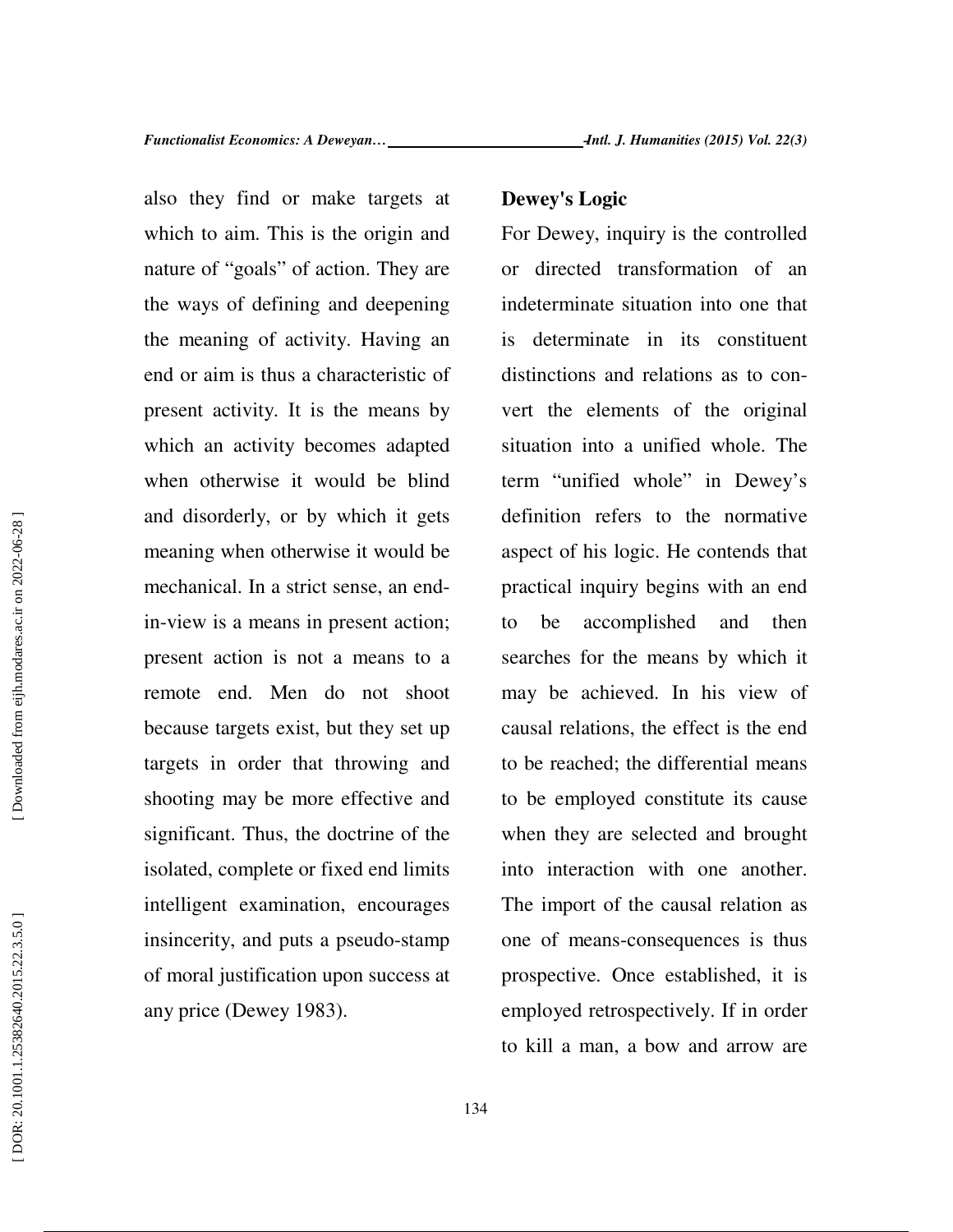employed, then, when a man is found dead with an arrow in his heart, death is called the effect and the shooting of the arrow the cause. He notes that in all inquiries in which there is an end in view (consequences to be brought into existence) there is a selective ordering of existing conditions as means, and, if the conditions of inquiry are satisfied, a determination of the end in terms of the means are available. He criticizes the retrospective approach as purely theoretical, while the prospective one involves experimentation which integrates "theory" and "practice". Dewey says that experience is a matter of functions and habits, of active adjustments and readjustments, of coordination and activities, rather than of states of consciousness that mysteriously represent the real (Seigfried 2002).

For Dewey, the causal law is designated in terms of consequences of execution of its function. By use of such a figure of speech, a rod of metal is called a lever; a particular arrangement of a piece of wood and metal is called a hammer, etc. A common conception is that an event can be picked out as the antecedent of the event in question, and that this antecedent is its cause. For example, it would be said that the antecedent of the death of the murdered person is a shot fired from a revolver by another person. But examination shows that this event is not temporally antecedent, leaving out the matter of its being the antecedent. For the mere firing of the shot is not sufficiently close in temporal sequence to be a "cause" of death. A shot may have missed the man entirely. Only a bullet which actually enters some vital part of the organism in such a way that the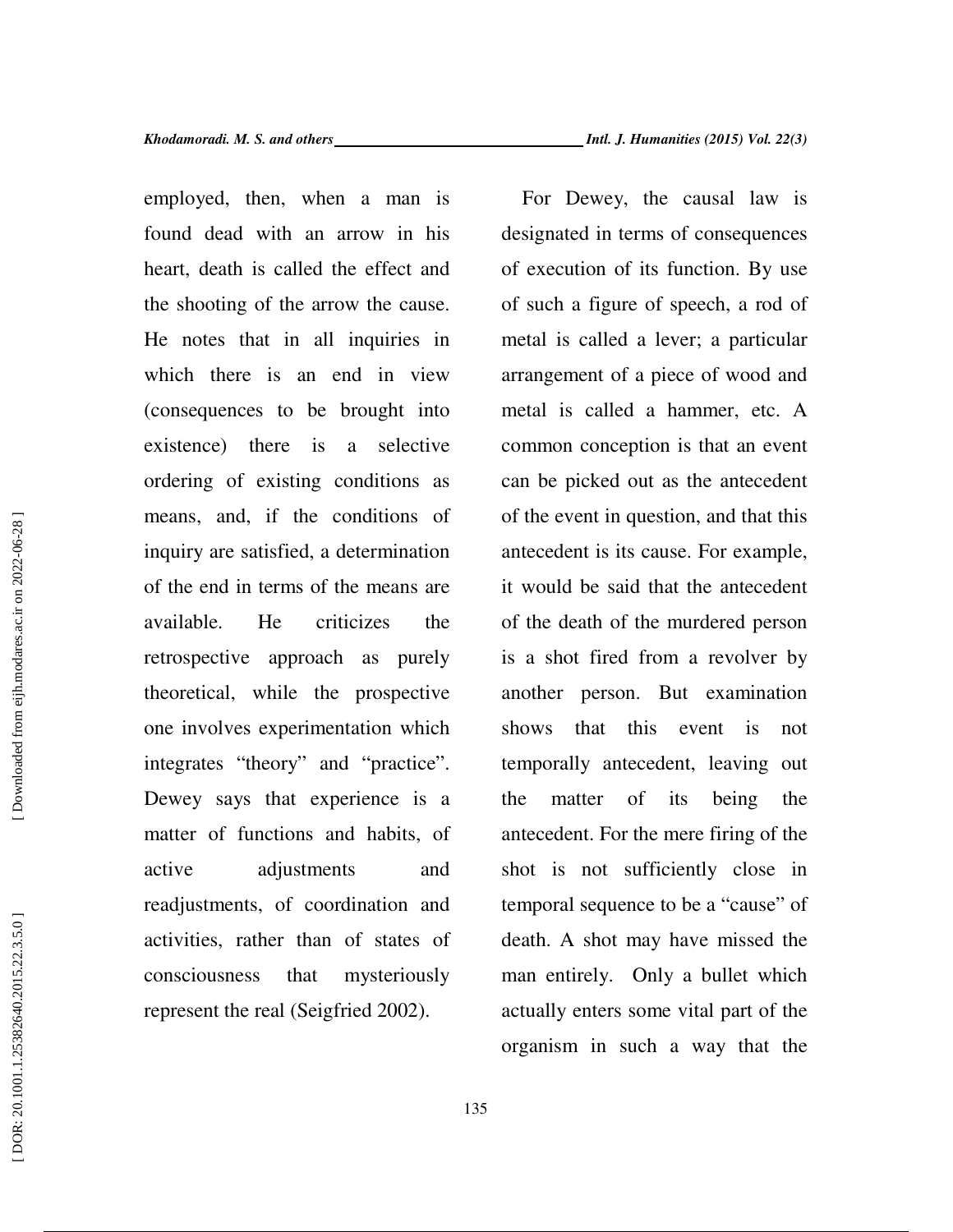organic processes cease to function is "causally" connected with the occurrence of death. Such an event is not an antecedent of the event of dying, because it is an integral constituent of that event rather than the final cause (Dewey 1986).

In Dewey's logic, inquiry begins with a precognitive sense that something is amiss. There is a sensed awareness that what is the case ought not to be the case. This launches inquiry into a "problematic situation," which is a cognitive construct. The conduct of inquiry involves the resolution of the problematic situation into a clearly perceived coherent whole, or "end in view," which provides the direction for the actions that must be taken in resolving the problem. The transition to a unified whole is achieved by means of operations of two kinds which are in functional correspondence with each other. One kind of operations deals with ideational or conceptual subjectmatter. This subject-matter stands for possible ways and ends of resolution. It anticipates a solution, and is marked off from fancy because, or, in so far as, it becomes operative in instigation and direction of new observations yielding new factual material. In sum, they are proposals and plans for acting upon existing conditions to bring new facts to light and to organize all the selected facts into a coherent whole. The other kind of operations is made up of activities involving the techniques and organs of observation. Since these operations are existential they modify the prior existential situation, bring into high relief conditions previously obscure, and relegate to the background other aspects that were at the outset conspicuous. The ground and criterion of the execution of this work of emphasis, selection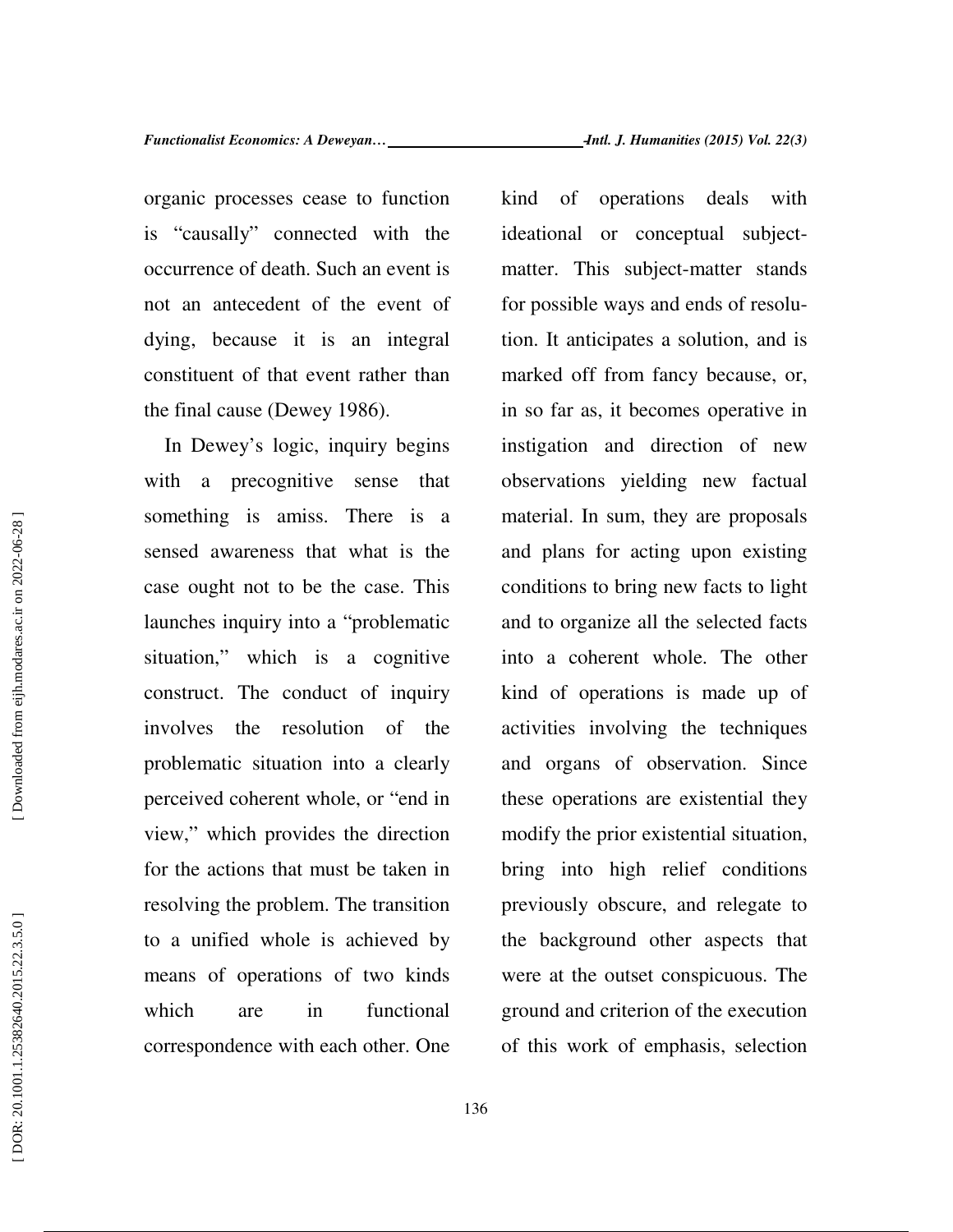*Khodamoradi. M. S. and others Intl. J. Humanities (2015) Vol. 22(3)* 

and arrangement is to delimit the problem in such a way that existential material may be provided with which to test the ideas that represent possible modes of solution. Symbols, defining terms and propositions are necessarily required in order to retain and carry forward both ideational and existential subject-matters in order that they may serve their proper functions in the control of inquiry. Otherwise the problem is taken to be closed and inquiry ceases. One fundamentally important phase of the transformation of the situation which constitutes inquiry is central in the treatment of judgment and its functions. The transformation is existential and hence temporal. The pre-cognitive unsettled situation can be settled only by modification of its constituents. Experimental operations change existing conditions. Reasoning, as such, can provide means for effecting the change of conditions but by itself cannot affect it. Only execution of existential operations directed by an idea in which ratiocination terminates can bring about the reordering of environing conditions required to produce a settled and unified situation. Since this principle also applies to the meanings that are elaborated in science, the experimental production and rearrangement of physical conditions involved in natural science is further evidence of the unity of the pattern of inquiry. The temporal quality of inquiry means, then, something quite other than that the process of inquiry takes time. It means that the objective subject-matter of inquiry undergoes temporal modification (Dewey 1986).

Stuhr (2002) points out that Dewey's account of logic as the theory of inquiry and his account of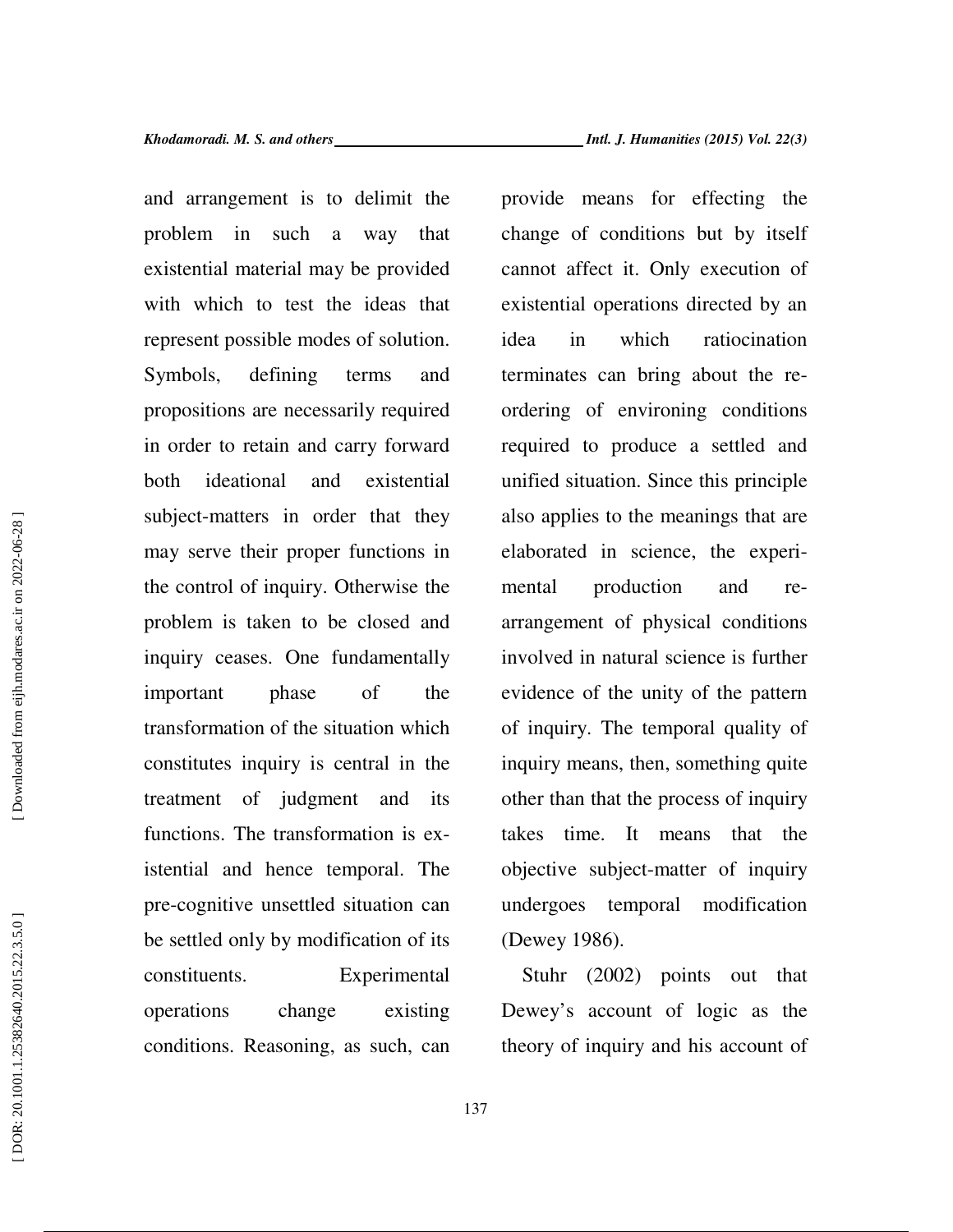the nature and pattern of inquiry signaled a far-reaching revolution in logic, even if this signal has been missed by most professional "logicians" and epistemological hangers-on preoccupied with truth tables and formal systems, Polish notation, modalities, and possible worlds. While the full benefits of Dewey's revolution may be incalculable, the strengths of this approach are many. He briefly summarized some points regarding the strength of Dewey's logic; Dewey's account of logic as the theory of inquiry is anti-dualistic, ant foundational, ant abstractionist, so that inquiries always arise within particular contexts, times, and places. Dewey's view of logic is antistatic. There is no guarantee, Dewey wrote, that the conclusion of an inquiry will remain settled: "The attainment of settled beliefs is a progressive matter; there is no belief so settled as not to be exposed to further inquiry. (Dewey 1986) Dewey's logic is operational. So, the subject matter of logic is determined operationally. Logical forms, Dewey claimed, are postulational. Similarly, essences and accidents have only functional, not ontological, status. The other point is that logic is the theory of inquiry understood as reconstructive. Inquiry is existentially transformative. Next, as the theory of inquiry, logic is temporal. Its subject matter is thus irreducibly relative to time— and to a span of time rather than a single moment, since inquiry cannot be instantaneous. This temporality of inquiry replaces concern for truth with concern for warrant, just as, in another context, taking time seriously replaces concern for the good with concern for particular ends in view (Stuhr 1997). Also, his theory of logic is interdisciplinary in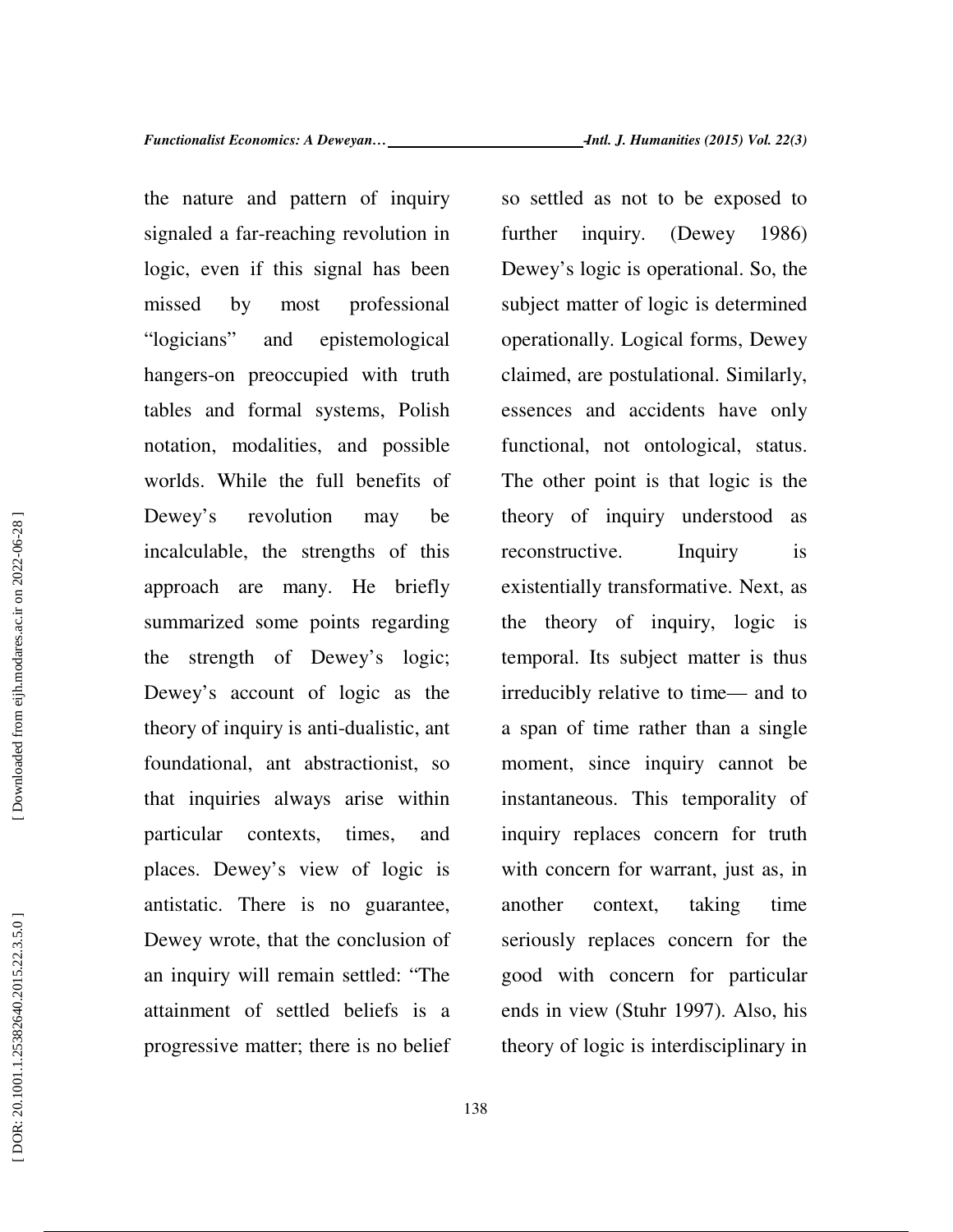its orientation. As such, it stands in sharp contrast to the familiar compartmentalized, epartmentalized, supposedly mutually independent disciplines and areas of investigation. Dewey observed that there is an urgent need for breaking down these conceptual barriers so as to promote cross-fertilization of ideas, and greater scope, variety, and flexibility of hypotheses. The last point is that, Logic, as the theory of inquiry, is contextual. This context, Dewey stressed in early chapters of his Logic, is biological and cultural (and it is in this cultural context and in his account of the role of reasoning in his "pattern of inquiry," that Dewey detailed the special significance of language). In other words, inquiry is not an exercise in pure reason (Dewey 1986).

## **Conclusion**

There are two different outlook for

analyzing social phenomena, functional analysis and causal explanation. The former analysis is prospective, dynamic, normative, while the latter one is retrospective, static and physical. As such, human social-institutional reality has a common underlying structure and these structures are matters of status function declaration, or in the broad sense of the word, functional, so it has some implications for social theories. First, it is a mistake to treat their subject matters, such as money and other such instruments as if they are natural phenomena like the phenomena studied in physics, chemistry, and biology. Second, it is a mistake to treat different branches of the social sciences, such as sociology and economics, for example, as if they deal with fundamentally different subject matters. Third, the aim of social sciences should be the search for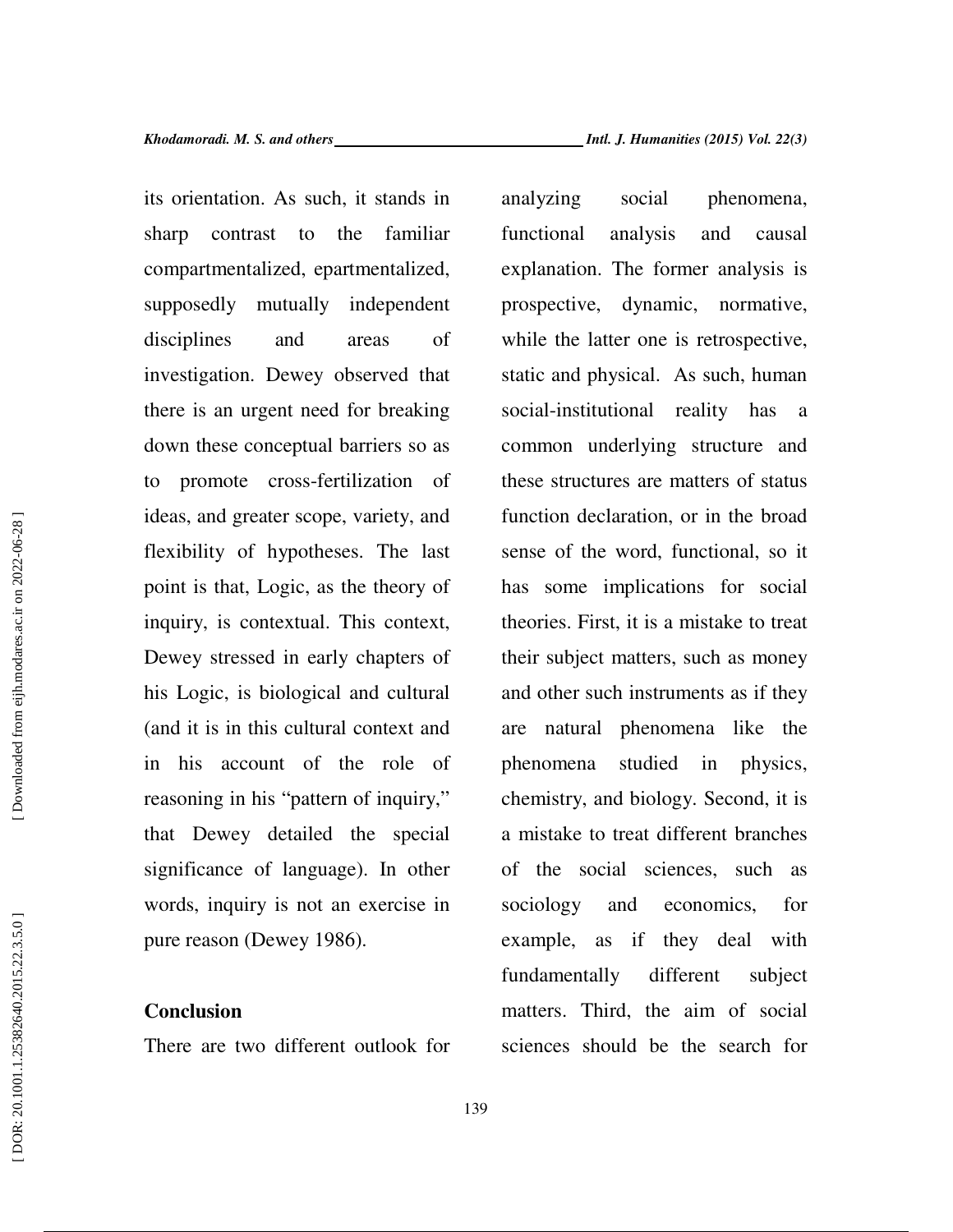"efficient causes" instead of final causes. We should bear in mind that, extrinsic relations instead of intrinsic forms, constitutes the aim of science. The aim is the search for those relations upon which the occurrence of real qualities and values depends, so as we can regulate their occurrences. Their validity is a matter of their efficacy in performance of this function. Function and status in meeting conditions is a different matter from bare existence. To take advantage of conditions after they have come into existence is one thing; to create them for the sake of an advantage would be something different. So, for example there exists a difference in kind between business calculation of profit and loss and deliberation upon what purposes to form. In contrast with rationality, as Dewey (1984a) holds, intelligence asserts a potentiality in preference to an

actuality. Nature is capable of being understood. But the possibility is realized not by a thinking mind rather but by operations conducted with them, operations which give it new relations summed up in production of a new individual object. Nature has intelligible order as its possession in the degree in which we by our own overt operations realize potentialities contained in it. The change from intrinsic rationality in the traditional sense to an intelligibility to be realized by human action places responsibility upon human beings.

Dewey (1984b) held that when we look erroneously, we naturally do not find what we are looking for. The worst of it is however, that looking in this manner, to causal forces instead of consequences, the outcome of the looking becomes arbitrary. There is no check on it. "Interpretation" runs wild. Hence,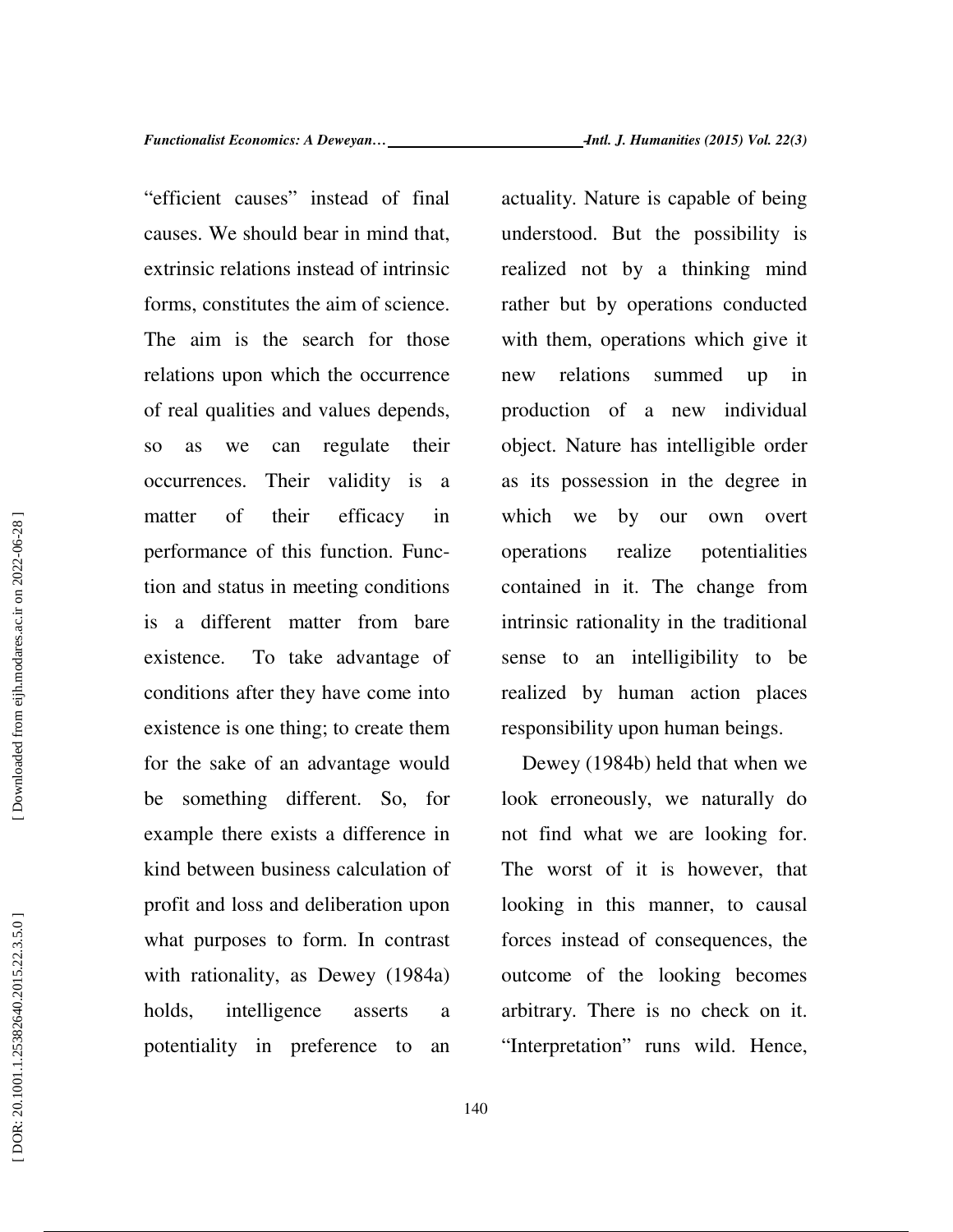the variety of conflicting theories and the lack of consensus of opinion appear. One might argue a priori that the continual conflict of theories is itself the proof that the problems have been wrongly posed. What is needed to direct and make fruitful social inquiry is a method which proceeds the basis of the interrelations of observable acts and their results. Such is the gist of the method Dewey proposed to follow.

To Dewey, inquiry has a common structure or pattern, in spite of the diversity of its subject matters and variety of techniques for dealing with these subjects. The subject matter of social problems is existential. Therefore, in the broad sense of "natural," social sciences are branches of natural science. One of the obvious source of the difficulty lies in the fact that the subject-matter of the latter is so complex and so intricately interwoven that the difficulty of instituting a relatively closed system (a difficulty which exists in physical science) is intensified. According to the common pattern proposed by Dewey, an original indeterminate situation is transformed into a problem by means of reasoning that controls the operation of facts and meanings so as to generate and assess a solution to the problem that produces a new, determinate, unified situation.

#### **References**

- [1]. Ayer, A.J., Language, Truth and Logic. New York 1957.
- [2]. Burke, Tom. (2002). Prospects for mathematizing Dewey's logical theory" in F. Thomas Burke, D. Micah Hester, and Robert B Talisse ; foreword by Larry Hickman (ed.) *Dewey's Logical Theory : New Studies and Interpretations*, Vanderbilt University Press
- [3]. Dewey, J., 1920. 1982. Reconstruction in philosophy. Reprinted in John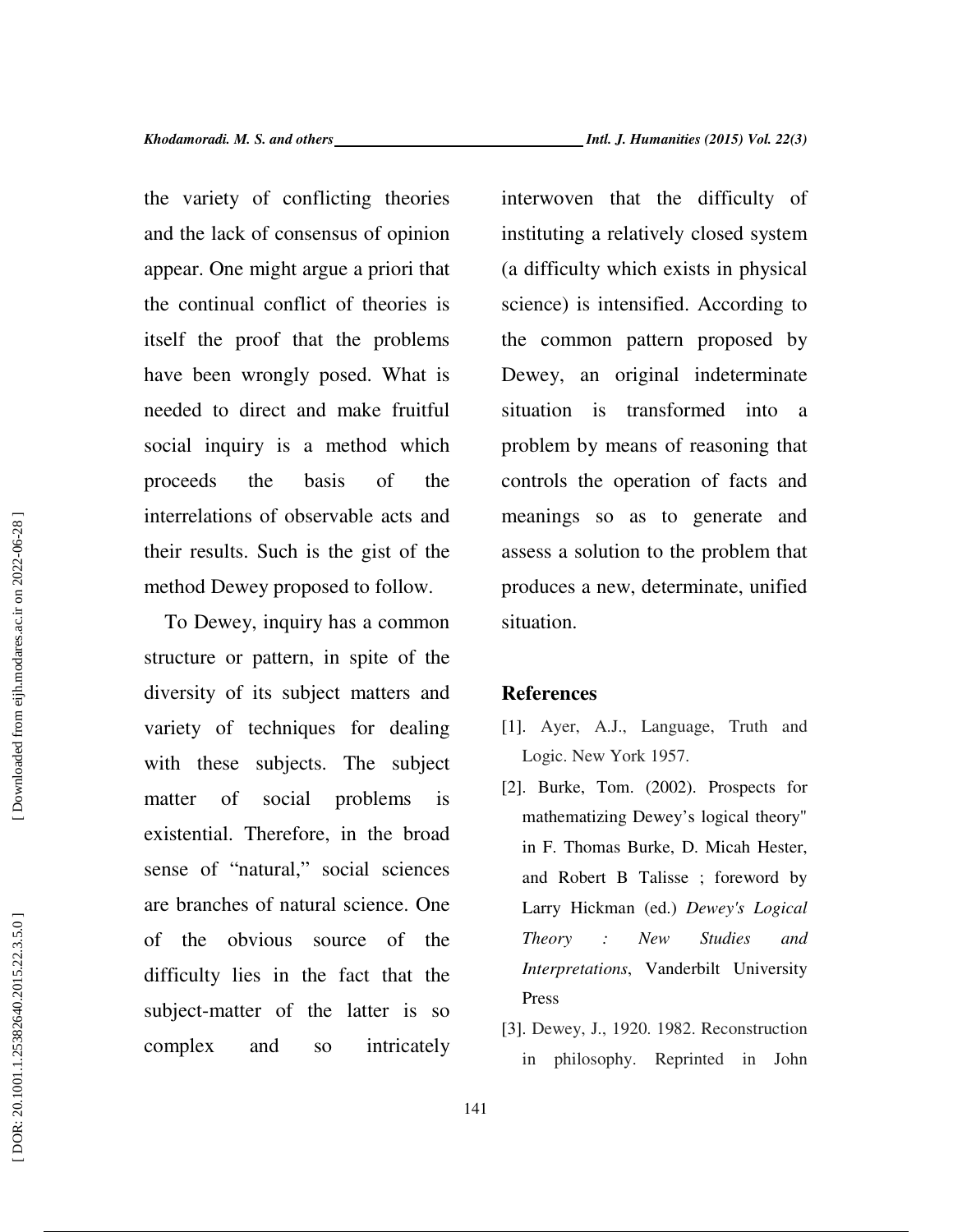Dewey: The middle works, Vol. 12: 1899-1924, ed. *Jo Ann Boydston. Carbondale and Edwardsville: Southern Illinois University Press* .

- [4]. Dewey, John and Bentley, Arthur (1989). Knowing and the known", in Jo Ann Boydston (ed.) *The Later Works of John Dewey, Vol. 16,* Carbondale: Southern Illinois University Press
- [5]. Dewey, J. (1985). Ethics, in Jo Ann Boydston (ed.) *John Dewey: The Later Works,* Vol. 7, Carbondale: Southern Illinois University Press.
- [6]. Dewey, J. (1983). Human nature and conduct", in Jo Ann Boydston (ed.) *John Dewey: The Middle Works*, Vol. 14. Carbondale: Southern Illinois University Press.
- [7]. Dewey, J. (1986). Logic: the theory of inquiry", in Jo Ann Boydston (ed.) *John Dewey: The Later Works*, Vol. 12. Carbondale: Southern Illinois University Press.
- [8]. Dewey, J. (1981). Experience and nature", in Jo Ann Boydston (ed.) *John Dewey: The Later Works*, Vol. 1. Carbondale: Southern Illinois University Press.
- [9]. Dewey, J. (1972). The reflex arc concept in psychology, in Jo Ann

Boydston (ed.) *John Dewey: The Early Works*, Volume J. Carbondale: Southern Illinois University Press, pp. 96-109.

- [10]. Dewey, J. (1987). Art as experience", in Jo Ann Boydston (ed.) *John Dewey: The Later Works*, Volume 10. Carbondale: Southern Illinois University Press
- [11]. Dewey, John (1910).*The Influence of Darwin on Philosophy and Other Essays*, New York: Henry Holt and Company.
- [12]. Dewey, John (1984). The quest for certainty: a study of the relation of knowledge and action". in Jo Ann Boydston (ed.) *John Dewey: The Later Works*, Vol. 4. Carbondale: Southern Illinois University Press.
- [13]. Eldridge, Michael. (2002). The teachers union fight, and the scope of Dewey's logic" in F. Thomas Burke, D. Micah Hester, and Robert B Talisse ; foreword by Larry Hickman (ed.) *Dewey's Logical Theory : New Studies and Interpretations*, Vanderbilt University Press
- [14]. Khalil, E.L., 2003. The context problematic, behavioral economics and the transactional view: an introduction to'John Dewey and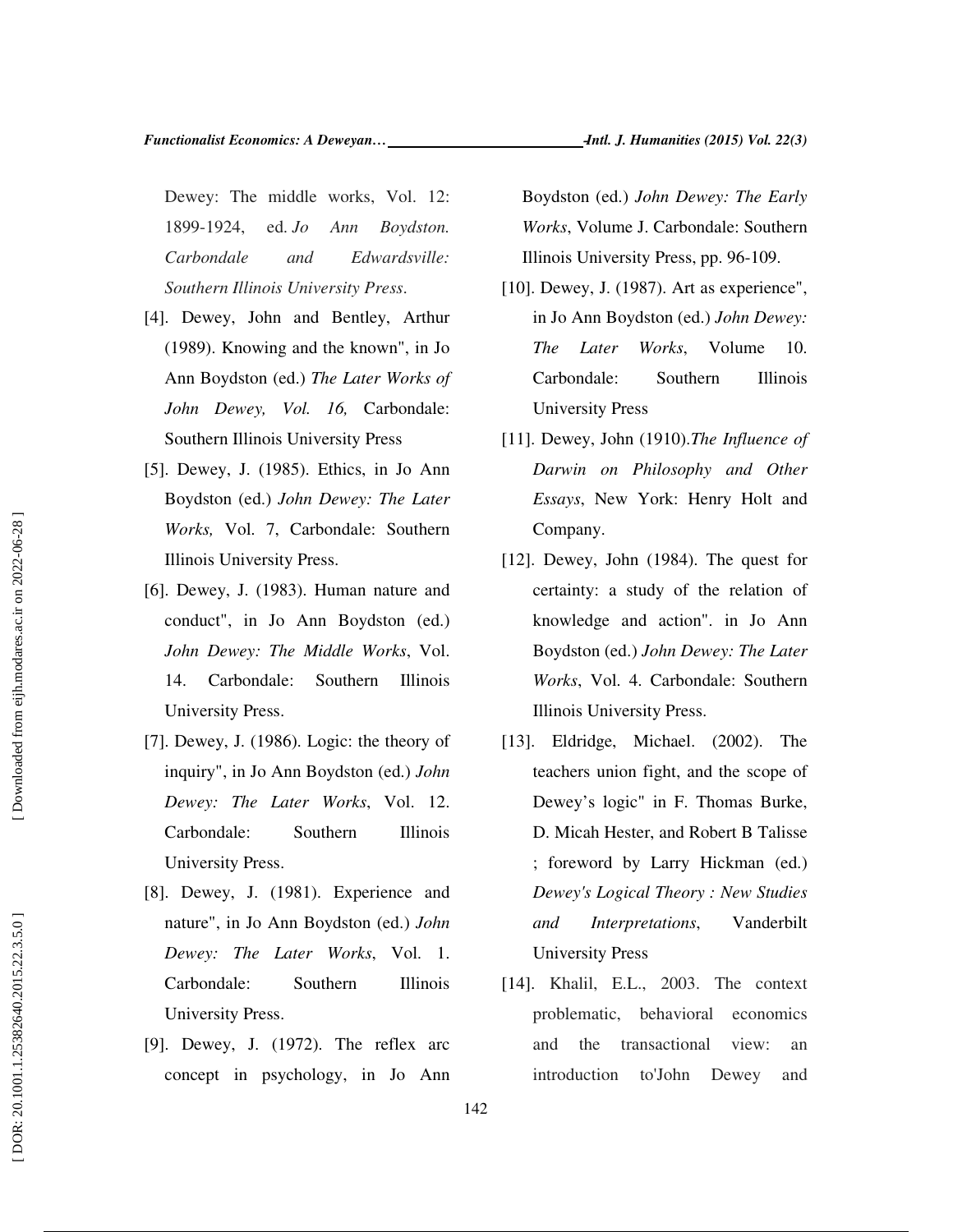*Khodamoradi. M. S. and others Intl. J. Humanities (2015) Vol. 22(3)* 

economic theory'. *Journal of Economic Methodology*, *10*(2), pp.107-130.

- [15] Klamer, A., 2003. A pragmatic view on values in economics. *Journal of economic methodology*, *10* (2), pp.191-212.
- [16] Mousavi, S. and Garrison, J., 2003. Toward a transactional theory of decision making: creative rationality as functional coordination in context. *Journal of Economic Methodology*, *10* (2), pp.131-156.
- [17] North, D., 2005. Understanding the process of economic change. *SPE, Storia del pensiero economico. Fascicolo 2, 2005*, (2), pp.1000-1004.
- [18]. Ryan, F.X., 2003. Values as consequences of transaction: commentary on'Reconciling homo economicus and John Dewey's ethics'. *Journal of Economic Methodology*, *10*(2), pp.245-257.
- [19]Searle, J., 2010. *Making the social world: The structure of human civilization*. Oxford University Press.
- [20]Searle, J., 1995. The Construction of Social Reality The Free Press. *New York* .
- [21]. Burke, F.T., 2002. *Dewey's logical theory: new studies and*

*interpretations*. Vanderbilt University Press.

- [22] Shook, J.R., 2003. Entrepreneurship and values in a democratic and pragmatic economics: commentary on'A transactional view of entrepreneurship'. *Journal of economic Methodology*, *10*(2), pp.181-190.
- [23] Stevenson, Charles L. (1944). *Ethics and Language*. New Haven: Yale University Press.
- [24] Stikkers, K.W., 2003. Transaction, development, and capacity: commentary on'Toward a transactional theory of decision making'. *Journal of Economic Methodology*, *10*(2), pp.157-160.
- [25]. Khalil, E.L., 2003. A transactional view of entrepreneurship: a Deweyan approach. *Journal of economic Methodology*, *10*(2), pp.161-179.
- [26]. Stuhr, J.J., 2003. Pragmatism about values and the valuable: commentary on'A pragmatic view on values in economics'. *Journal of Economic Methodology*, *10*(2), pp.213-221.
- [27]. Stuhr, John (2002). Power/inquiry: the logic of pragmatism' in F. Thomas Burke, D. Micah Hester, and Robert B Talisse ; foreword by Larry Hickman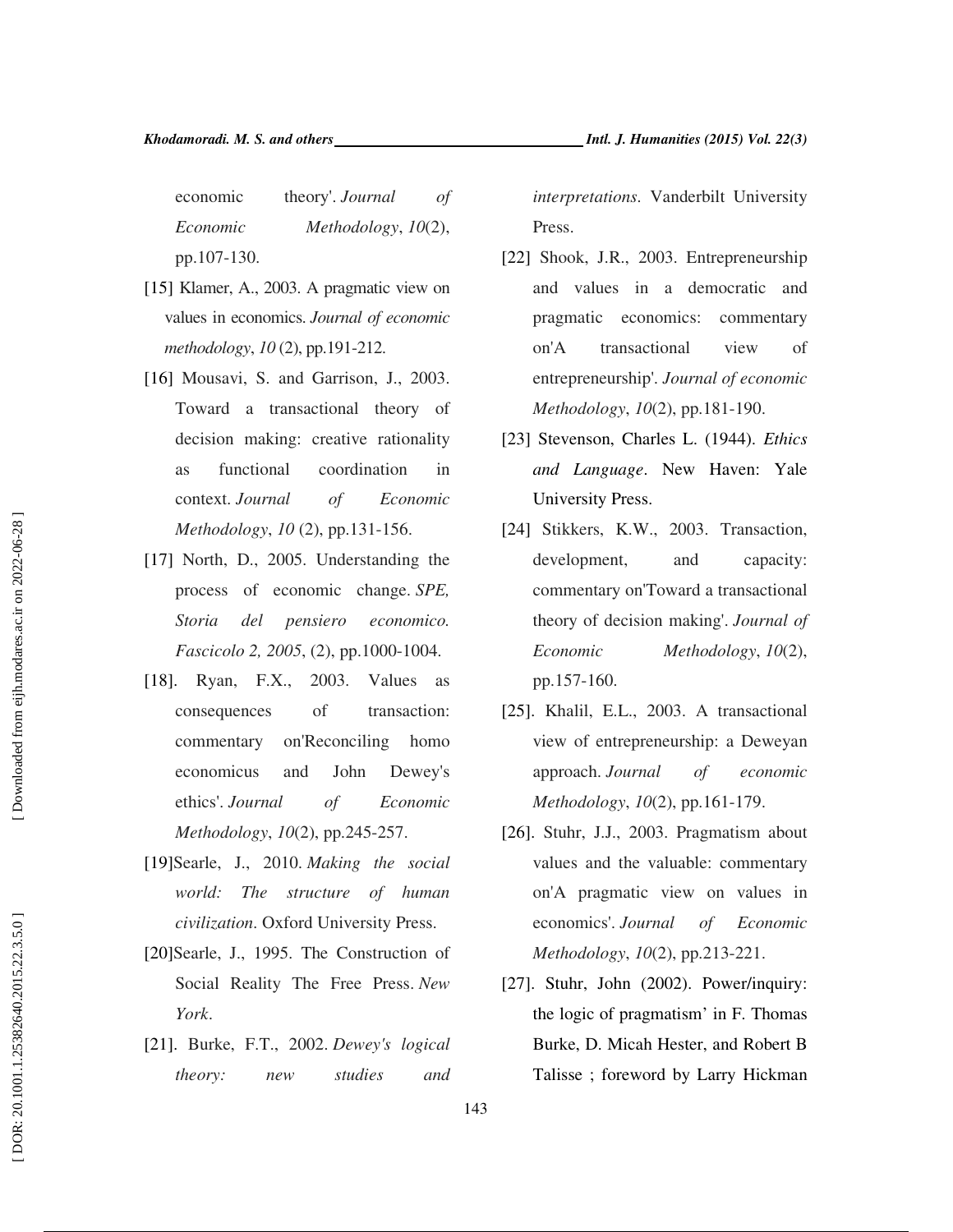(ed.) *Dewey's Logical Theory: New Studies and Interpretations*, Vanderbilt University Press

- [28].Stuhr, John J. (1997). *Genealogical Pragmatism: Philosophy, Experience, and Community*. Albany: State University of New York Press.
- [29]. Tool, M.R., 1953. The philosophy of neo-institutionalism: Veblen, Dewey, and Ayres.
- [30]. Wilson, Lucas B. (1996). "John Dewey's pragmatism and its methods, modernism and postmodernism in economics", PhD. Thesis, Department of Economics, University of Massachusetts Amherst
- [31]. White, M.D., 2003. Reconciling homo economicus and John Dewey's ethics. *Journal of Economic Methodology*, *10*(2), pp.223-243.